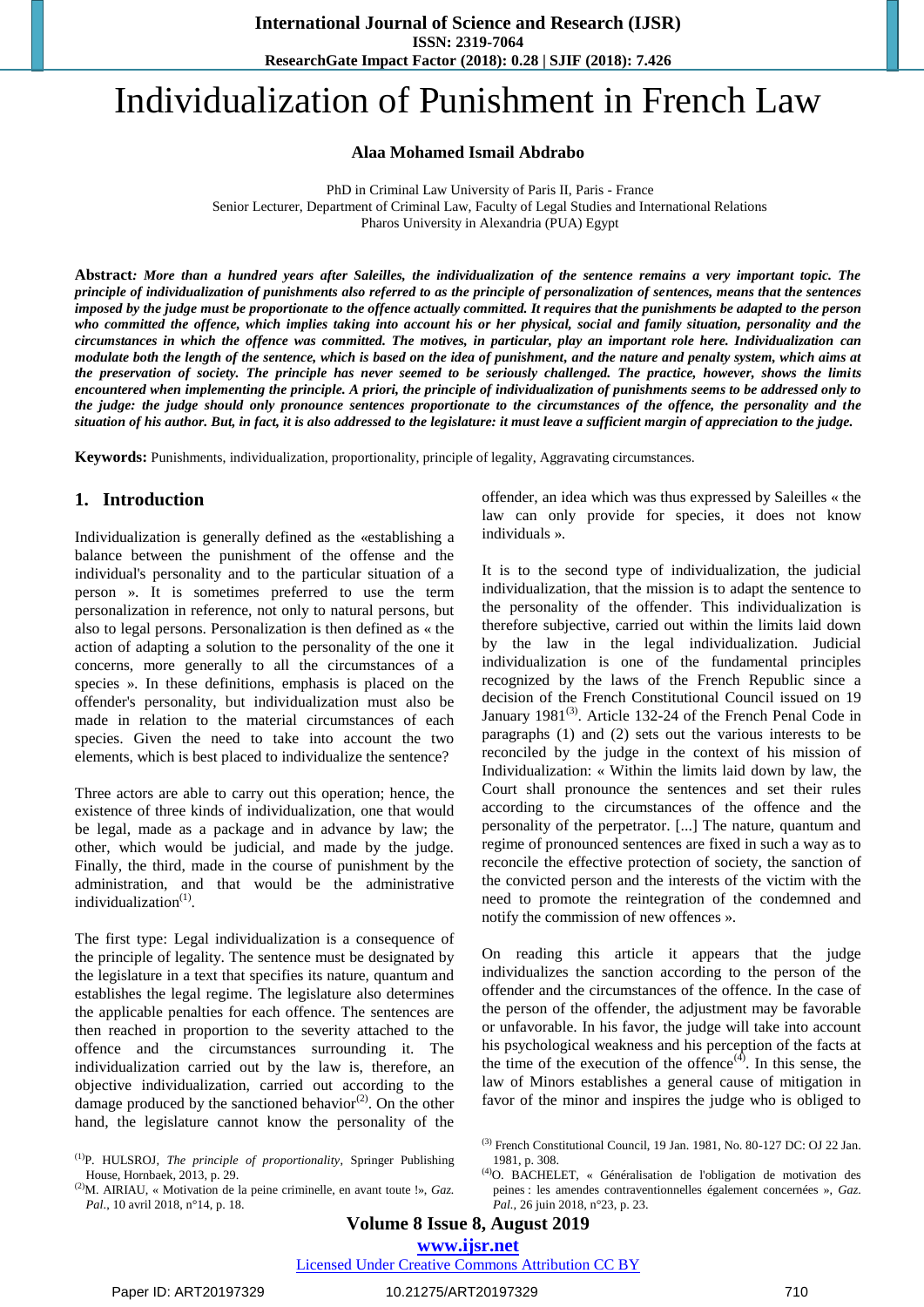adapt his decision based on his personality. Adaptation can also be done at the expense of the author. For example, the judge will be able to take into account the criminal history of the author and in particular the state of recidivism from which a higher probability may be inferred that he still commits an offence. But the judge must also take into account the offence committed, the seriousness of the act which repercussions on the sanction. The judge may also take into account the motives of the author $(5)$ .

There is finally a third type of individualization, administrative individualization. It is then the prison administration that makes this individualization of a subjective nature. This power of individualization is exercised, as is judicial individualization, within the limits laid down by law. In the execution of the sentence, the sentencing judge will thus be able to grant an external placement, the semi-liberty, or even reductions of  $s$ entences<sup>(6)</sup>.

These three types of individualization are complementary for the reason that they respond to different functions. Because of the intervention of these three different actors in the process of individualization, the sentence executed is often far from the maximas originally provided for by law according to the objective severity of the offence. In the course of history, two kinds of individualization have been alternately dominant, judicial individualization and legal individualization. From the 14th century onwards, the judges had freed themselves from the custom which formed a too rigid framework, leaving the judge no room for maneuver and thus preventing any variability of the sentence, whether objective or subjective $(7)$ .

The principle of legality of offences and sentences is then formulated by Montesquieu and Beccaria, the latter affirming that « it is only the law to award the punishment of crimes, and [...] the right to make criminal laws can only reside in the legislature, which represents the whole society united by the Social contract ». The principle of legality is devoted on 26 august 1789 to article 8 of the Declaration of the Rights of man and of the citizen which defines its content but not its scope.

The intermediary law gives the principle an extremely rigid scope by choosing a system of fixed sentences which leaves no power for judges. The sentence was fixed according to the severity of the offence and left no room for subjective individualization. However, this system quickly showed its limits, as jurors often preferred to acquit rather than to sentence them to a sentence they considered excessive. That is why the penal Code of 1810 put in place a more flexible legality, allowing the judge to adapt the sentence between a minimum and a legal maximum to which are added aggravating or extenuating circumstances. The law then

(6)W. KAUFMAN, *Honor and revenge: a theory of punishment*, Springer Publishing House, London, 2013, p. 30.

becomes a framework within which the judge must pronounce a sentence<sup>(8)</sup>.

Since then, judicial individualization has steadily gained ground on legal individualization, the judge having seen his freedom of appreciation steadily increased and the range of sentences proposed by the legislature having expanded. In accordance with the principle of the legality of the penalty, its powers are, nevertheless, governed by the law. The legislature must therefore impose the sentences to set limits on the powers of the judges, but is itself framed in this mission by the principle of necessity, derived from the principle of legality. The penalty that he establishes must therefore satisfy a certain logic; it must be proportionate to the seriousness of the offence. It is in this sense that the legislature will achieve an individualization of the sentence, objective individualization. Therefore, what exactly are these limits imposed on the legislature and how will he assess the seriousness of the behaviors in order to set a coherent sentence?

The legislature will proceed to the determination of the penalties applicable for each offence in accordance with the principles of legality and necessity. But the study of the various sentences reveals the inconsistencies of the legislature in the context of this mission, inconsistencies resulting from ignorance by the legislature of the principles normally to govern the legal individualization.

# **2. The legislature's role in determining criminal sentences**

The principle of legality, the fundamental principle of criminal law, requires that sentences, as well as incriminations, be set out in a text of legal origin. The sentence must, therefore, be fixed by the legislature in accordance with this principle (2.1.), with the legislature laying down a framework in which the powers of the judge will be exercised. To this end, the legislature has tools (2.2.) allowing it to respect a certain proportion between the severity of the disorder and the sentence.

#### **2.1 A determination imposed by the principle of legality**

The principle of legality requires the legislature to provide for the penalties applicable to the various offences. The legislature can only determine these sentences in the light of the severity of the disorder caused to public order  $(2.1.1)$  by the offence. But in order to limit the powers of the legislature in this matter, the ranting of sentences must satisfy the principle of necessity (2.1.2).

#### **2.1.1 An individualization based on the severity of the disorder resulting from the crime**

The principle of legality of offences and sentences can be defined as the « principle which requires that the repressive system (in particular in the determination of the impugned acts and the applicable penalties) be organized and operated in accordance with rules enacted by the legislative power

**Volume 8 Issue 8, August 2019**

<sup>&</sup>lt;sup>(5)</sup>R. CARIO, *Justice Restaurative*, *principes et promesses*,  $2^e$  éd., L'Harmattan, Paris, 2010, p. 42.

<sup>(7)</sup>N. EMILIOU, *The Principle of Proportionality in European Law. A comparative study*, Kluwer Law Inetrnational, London, 1996, p. 37.

<sup>(8)</sup> S. MELANDER, « Ultima ratio in european criminal law », *European Criminal law Review*, no. 1, vol. 3, 2013, p. 5.

**www.ijsr.net**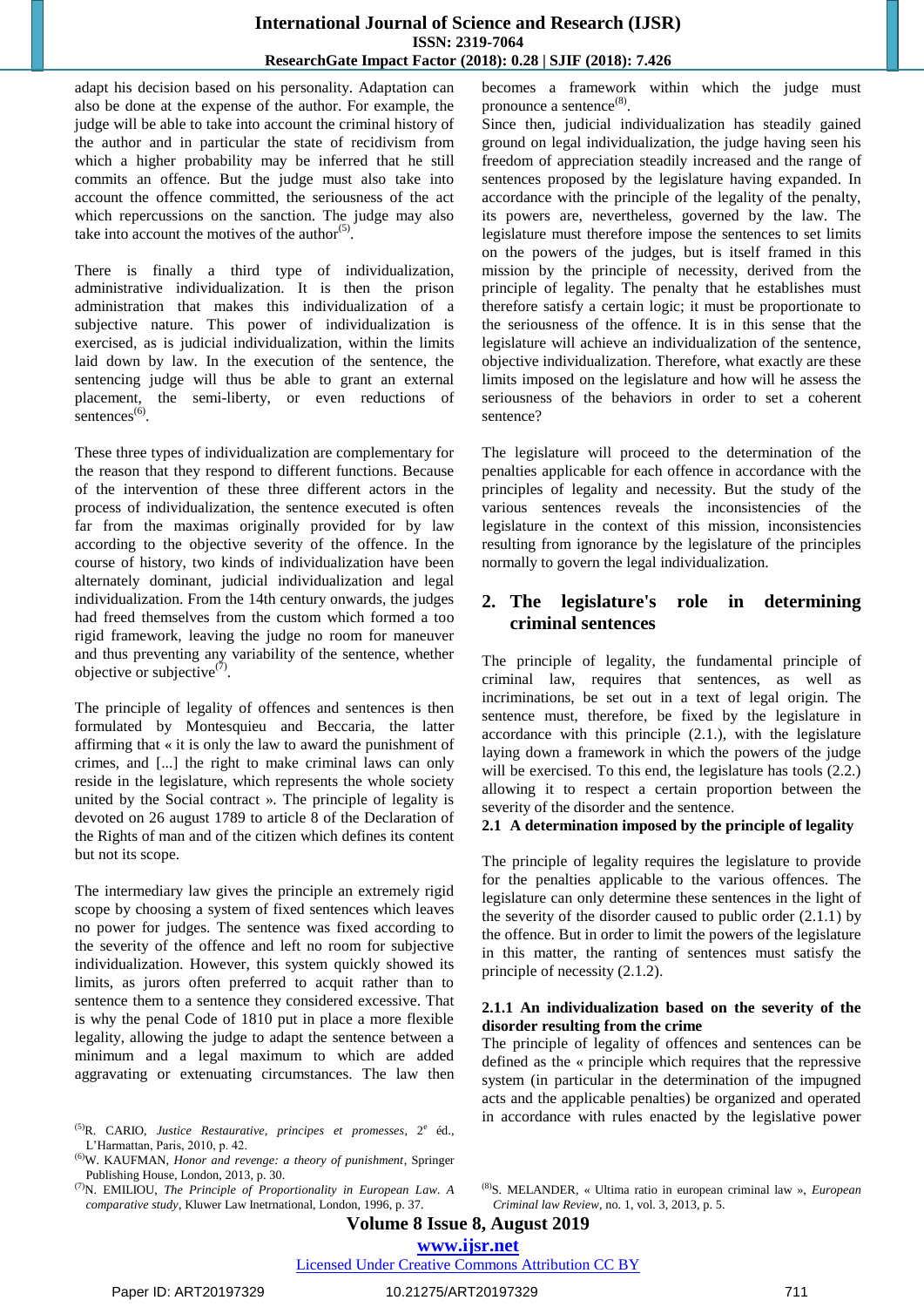<sup>(9)</sup>. This principle is proclaimed in article 8 of the Declaration of Human and Citizen rights, as well as in article 7 of the European Convention for the Protection of human rights, which gives it a constitutional and conventional value. Under these articles, the power to incriminate, and what interests us more particularly here, the power to punish, belong only to the legislature<sup> $(10)$ </sup>. The principle is also contained in article 111-3 of the penal Code, which specifies its implementation in paragraph (2) concerning punishment: « No person may be punished by a penalty that is not clearly forbidden by law, if the offence is a crime or an offence, or by regulation, if the offence is a contravention  $\mathcal{P}^{(11)}$ .

The penalty is in reality not always fixed by law, but also by the executive power in the case of contraventions. The regulatory authority, in its mission of sentencing sanctioning contraventions, nevertheless, carries out this operation according to the same method as the legislature, i.e. according to the severity of the disorder and will also have to respect the principle of necessity<sup> $(12)$ </sup>. The criminal sanction always constitutes an infringement of individual liberty and the infringement being so serious that it is not carried out by law. This interference with regulatory power calls into question the legitimacy of repression and the informative function of the principle of legality $(13)$ , but this is not the purpose of our study. The setting of sentences must therefore be carried out in the same way by the executive branch as by the legislative power, both of which are to respect the principles of legality and necessity, although only the legislature is mentioned here $^{(14)}$ .

In accordance with the principle of legality, the legislature must fix the penalties corresponding to each criminality. In the event that the legislature failed to attach a sentence to an offence, the judge would not be able to sanction it. Indeed, the principle of legality obliges the legislature to set a framework which the judge cannot override and in which he exercises his powers $^{(15)}$ .

As has already been said in the introduction, individualization must take into account two elements for its realization, the facts and the personality of the offender. Saleilles had put forward, at the beginning of the last century, that this individualization of the sentence when carried out by the legislature can only be objective, operating only in the light of the gravity of the facts, according to the material gravity of the crime<sup> $(16)$ </sup>. In fact, at the stage of the storm the legislature cannot know the perpetrator of the offence, any individualization based on the person's

personality, danger or reintegration capacity is therefore impossible, all circumstances that may arise that are not foreseeable by law. The principle of legality, coupled with individualization, then reveals the relationship between the legislature and the judge $^{(17)}$ . The legislature is bound by the principle of legality to determine the penalties applicable to such conduct, or in other words, to distinguish these sentences<sup> $(18)$ </sup>. However, it can only achieve this individualization on the basis of the facts, and more particularly their severity<sup>(19)</sup>.

The sentence set by the legislature is then « inevitably inadequate to the personality and situation of each offender»<sup>(20)</sup>. . This individualization must therefore necessarily be supplemented by the judge who will then adapt the already objectively individualized sanction to the offender himself and then operate a subjective individualization. It appears that the actors involved in the process of individualization have different and complementary missions. Indeed, the three stages of individualization correspond to different functions of the sentence. The multiple functions of the sentence are appreciated at different times. Thus « the functions of the sentence are not identical at the stage of the ranting (by the legislature), the pronouncement (by the judge) and the execution (by the administration)  $\mathcal{P}^{(21)}$ .

The penalty, fixed by the legislature, has an intimidating and afflictive function the penalty then allows the officer to weigh the pros and cons before carrying out his act and shows the will of the legislature not to leave unpunished the attacks on public order. It is logical that at this stage the sentence should be fixed according to the violation of this public order. On the contrary, the sentence imposed has a preventive function<sup> $(22)$ </sup>. It dissuades third parties from imitating the perpetrator<sup> $(23)$ </sup>. The sentence at the time of the pronouncement also has a neutralizing function, the judge having to ensure that the author does not make new attacks on public order<sup> $(24)$ </sup>. At this stage, the judge is then the most capable of assessing the author's personality in order to fix a sentence which neutralizes the latter without being excessive in view of his reintegration capacities under article 132-24 (2) of the French Penal Code<sup>(25)</sup>.

Finally, the sentence executed also has a function of neutralization, but also of amendment and resocialization. Who better than the prison administration could then judge whether the penalty has produced its effects so as to adapt it

- (18)E. BONIS, « Motivation de la décision prononçant une peine d'amende », *Droit pénal*, n° 4, avril 2017, comm. 69.
- (19)M. AIRIAU, « Motivation de la peine criminelle, en avant toute !», *op. cit.*, p. 18.
- (20)M.-A. AGARD, « Le principe de la légalité et la peine », *Revue pénitentiaire et de droit pénal*, juillet 2011, n° 2, p. 294;
- (21)E. DREYER, *Droit pénal général*, *op. cit.*, p.810
- (22)E. BONIS, « Peine minimale en matière douanière », *Droit pénal*, n° 11, Novembre 2018, comm. 206.
- (23) *Ibid*., p. 812.
- (24) J. RIVERS, « The presumption of proportionality », *the Modern Law Review*, no. 3, 77, 2014, p. 409.
- (25)W. KAUFMAN, *Honor and revenge: a theory of punishment*, *op. cit.,* p. 88.

# **Volume 8 Issue 8, August 2019**

### **www.ijsr.net**

<sup>&</sup>lt;sup>(9)</sup>G. CORNU et H. CAPITANT, *Vocabulaire juridique*, PUF, 8<sup>e</sup> éd., 2008, p. 55.

 $<sup>(10)</sup>M$ .-E. CARTIER, « Les principes constitutionnels du droit répressif »,</sup> dans *La Cour de cassation et laConstitution de la République*, PUAM, 1995, p.156.

 $(11)$ French Penal Code, art. 111-3/2.

 $(12)$ R. VIENNE, « De l'individualisation de la peine à la personnalisation de la mesure », *in*: Mélanges M. Ancel, t. 2, Pédone, 1975, p. 177.

<sup>&</sup>lt;sup>(13)</sup>E. DREYER, *Droit pénal général*, Lexis Nexis,  $2^e$  éd., 2012, p. 241 et s. (14) P. HULSROJ, *The principle of proportionality*, *op. cit.*, p. 45.

<sup>(15)</sup>N. EMILIOU, *The Principle of Proportionality in European Law. A comparative study*, *op. cit.*, p. 91.

<sup>(16)</sup>R. SALEILLES, *L'individualisation de la peine*, Paris 1898, F. Alcan, 3<sup>e</sup> éd., Paris 1927, p. 23 et 27.

<sup>(17)</sup>E. SENNA, « De l'individualisation de la peine au second degré de juridiction post-sentenciel », *Gaz. Pal.*, 21 août 2014, n° 233.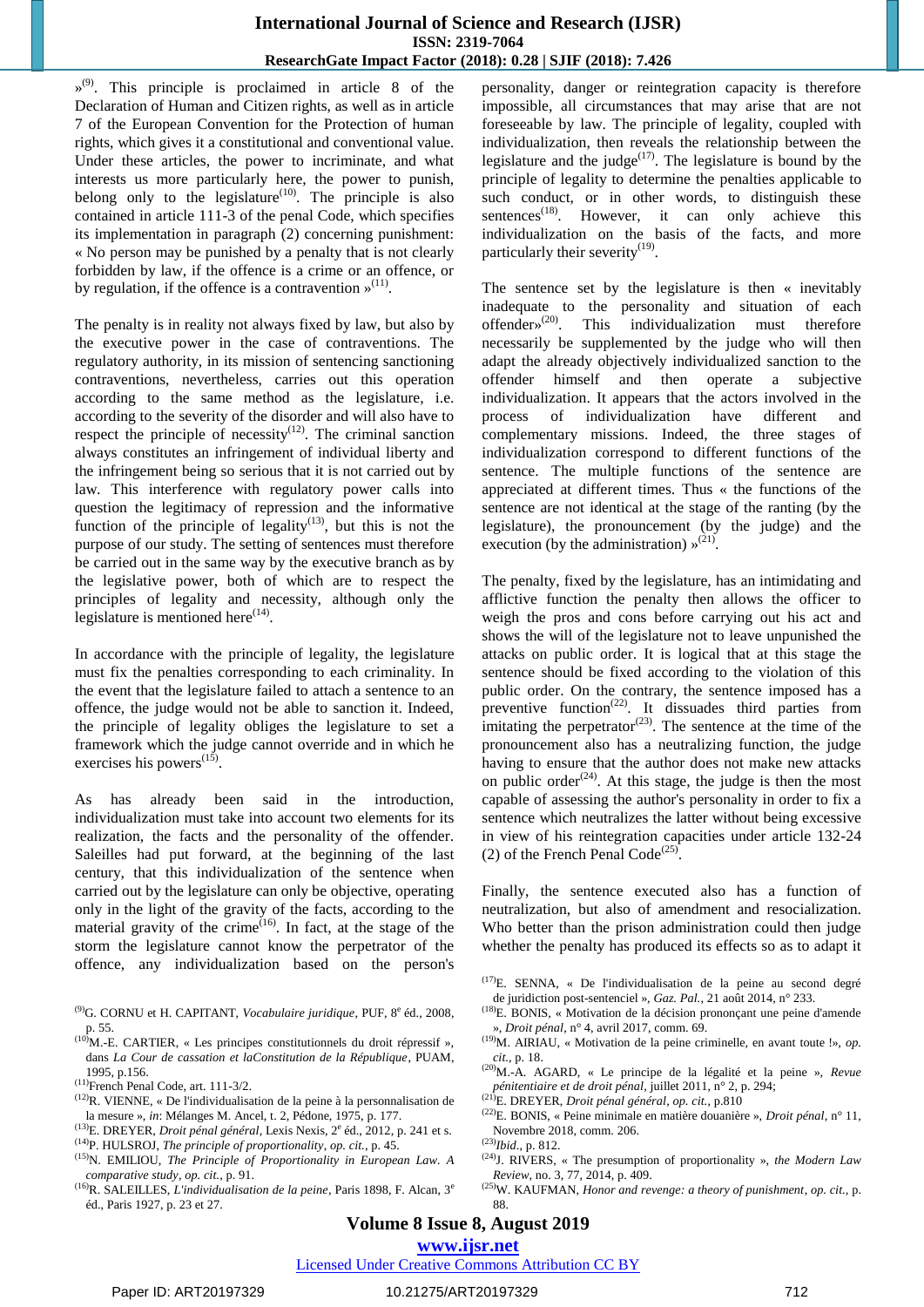to the convicted? Since the functions of the sentence are not the same at the different stages of individualization, it is logical that this individualization is not carried out in the same way<sup>(26)</sup>. The sentence must therefore be individualized by the legislature according to the breach of public order and not according to the personality of the offender, whom he may not, at the stage of the sentencing, be aware of $^{(27)}$ .

The individualization carried out by the legislature is therefore carried out in relation to the facts, and more precisely according to the breach of public order. The legislature's mission is then to « determine the rate applicable to a given conduct based on its damaging result for the corporation  $\mathcal{P}^{(28)}$ . The law must sanction behaviors that offend the values considered fundamental by French society and should be protected<sup> $(29)$ </sup>. As a result, the more serious the violation of public order, the higher the corresponding sentence should be. Some have thus considered the emergence of the principle of legality in response to the arbitrariness of the old regime that sentences should be fixed only through objective individualization based on the violation of public order. Beccaria wrote then that « the true, the only measure of torts is the harm done to the Nation  $\mathcal{P}^{(30)}$ . In accordance with this strict conception of legality, sentences are then indexed on public order and allow equality before the penalty, thus justifying their fixity<sup>(31)</sup>, particularly in the penal Code of 1791. But this position was not tenable because leading to sentences often judged too harsh, thus individualization could not be only objective  $(32)$ . For this reason, judicial individualization has gradually been reinstated at the risk of seeing the sentence "detached from the offence" $(33)$ , with subjective and judicial individualization increasingly important in comparison to objective and legal individualization<sup>(34)</sup>.

With the resurgence of judicial individualization, the role of the principle of legality and legal individualization is changing. The sentence is no longer fixed, but bounded by a maximum and a possible minimum, leading to an indetermination of the sentence leaving a great margin of appreciation to the judge.

The penalty is thus the matter where the principle of legality was most weakened $(35)$ , to the point of changing the role of the sentence $^{(36)}$ .

- (26)O. BACHELET, « Généralisation de l'obligation de motivation des peines : les amendes contraventionnelles également concernées », *op. cit.*, p. 23.
- (27)R. CARIO, *Justice Restaurative, principes et promesses*, *op.cit*., p. 40.
- (28)E. DREYER, *Droit pénal général*, *op. cit.*, p. 176.
- (29)E. DREYER, «Motivation de la peine, légalité et individualisation», *Gaz. Pal*., 26 avril 2016, n°16, p. 74.
- (30)C. BECCARIA, *Des délits et des peines*, GF Flammarion, 1991, p.75.
- (31)D. DECHENAUD, *L'égalité en matière pénale*, LGDJ, 2008, p. 221.
- (32)V. PELTIER, « Conformité de la période de sûreté de plein droit au principe d'individualisation de la peine », *Droit pénal* n° 12, décembre 2018, comm. 219.
- (33) See J. CARBONNIER, « La peine décrochée du délit », *in*: Mélanges Legros, éd. Université de Bruxelles, 1985, p. 23.
- (34)M. LÉNA, « Exécution des peines, le projet de loi relatif à la prévention de la récidive et à l'individualisation des peines », *AJP* 2013, p. 566.
- (35)M.-A. AGARD, « Le principe de légalité et la peine », *op. cit.*, p. 290.
- (36)M. AIRIAU, « Motivation de la peine criminelle, en avant toute !», *op. cit.*, p. 18.

Many authors consider that the punishment no longer provides the functions of repression and prevention of criminal law, but "fulfils a purely technical role" $(37)$ . In fact, with the increase in the powers of the judge, the penalty imposed by the law is no longer certain and its maximum is seldom pronounced, which affects the function of intimidation it should produce. The sentence abstractly fixed by the legislature on the basis of the infringement of public order has become a "theoretical instrument of reference", according to the expression used by many authors<sup> $(38)$ </sup>. The sentences thus stormed by the legislature expresses a "hierarchy of values" $^{(39)}$  indicating the greater or lesser breach of public order resulting from the facts. The sentences determined by the act determine whether the offence is a crime, an offence or a contravention, and thus indicates the severity attributed by the legislature to the fact that the judge can derive legal consequences. Some authors conclude that "the law is an evaluation process for the judge"<sup>(40)</sup>.

But if the principle of the legality of the sentences has been achieved in its application, the judicial individualization gaining ground on the objective determination of the sentence by the legislature, it is not attained in its principle. It is in fact always the legislature that delimits the powers of the judge<sup>(41)</sup>. The French Constitutional Council stated that Individualization could not undermine the principle of legality: « the principle of individualization of sentences (...) cannot preclude the legislature, while leaving the judge with a broad discretion, to set rules for effective enforcement of offences  $\mathcal{P}^{(42)}$ . The legislature is therefore the only one to set the penalties for an offence. But its power in this matter is not without  $\text{limit}^{(43)}$ .

#### **2.1.2. The legislature is governed by the principle of necessity**

As has been seen, the sentence can only be fixed by the legislature in relation to the severity of the breach of public order, but it is also an obligation for the legislature, the latter being subject to the principle of necessity of punishment. This principle is set out in our law by article 8 of the Declaration of Human and Citizen rights « The law shall establish only strictly and obviously necessary sentences ». Article 5 also refers to the principle, « the law has the right to defend only actions detrimental to society». This restriction is explained by the fact that the use of criminal sanction constitutes a threat to individual freedoms<sup>(44)</sup>. These freedoms must remain the principle while the use of the sentence must be subsidiary, or in other words exceptional, «

- (38)M.-A AGARD, « Le principe de légalité et la peine », *op. cit.*, p. 294.
- (39)C. GAU-CABEE, « Jalons pour une histoire du principe de la légalité des peines », *op. cit.*, p. 57.
- (40)M.-A AGARD, « Le principe de légalité et la peine », *op. cit.*, p. 294.
- (41)C. GAU-CABEE, « Jalons pour une histoire du principe de la légalité des peines », *op. cit.,* p. 60.
- (42) French Constitutional Council, 19 and 20 jan. 1981, No. 80-127 DC.
- $^{(43)}$ M. GIACOPELLI, « La loi du 15 août 2014 relative à l'individualisation des peines et renforçant l'efficacité des sanctions pénales : un rendezvous manqué », *AJ pénal* 2014, p. 448.
- (44)E. DREYER, *Droit pénal général*, *op. cit.*, p. 175-176.

# **Volume 8 Issue 8, August 2019**

### **www.ijsr.net**

<sup>(37)</sup> *Ibid*. p. 293.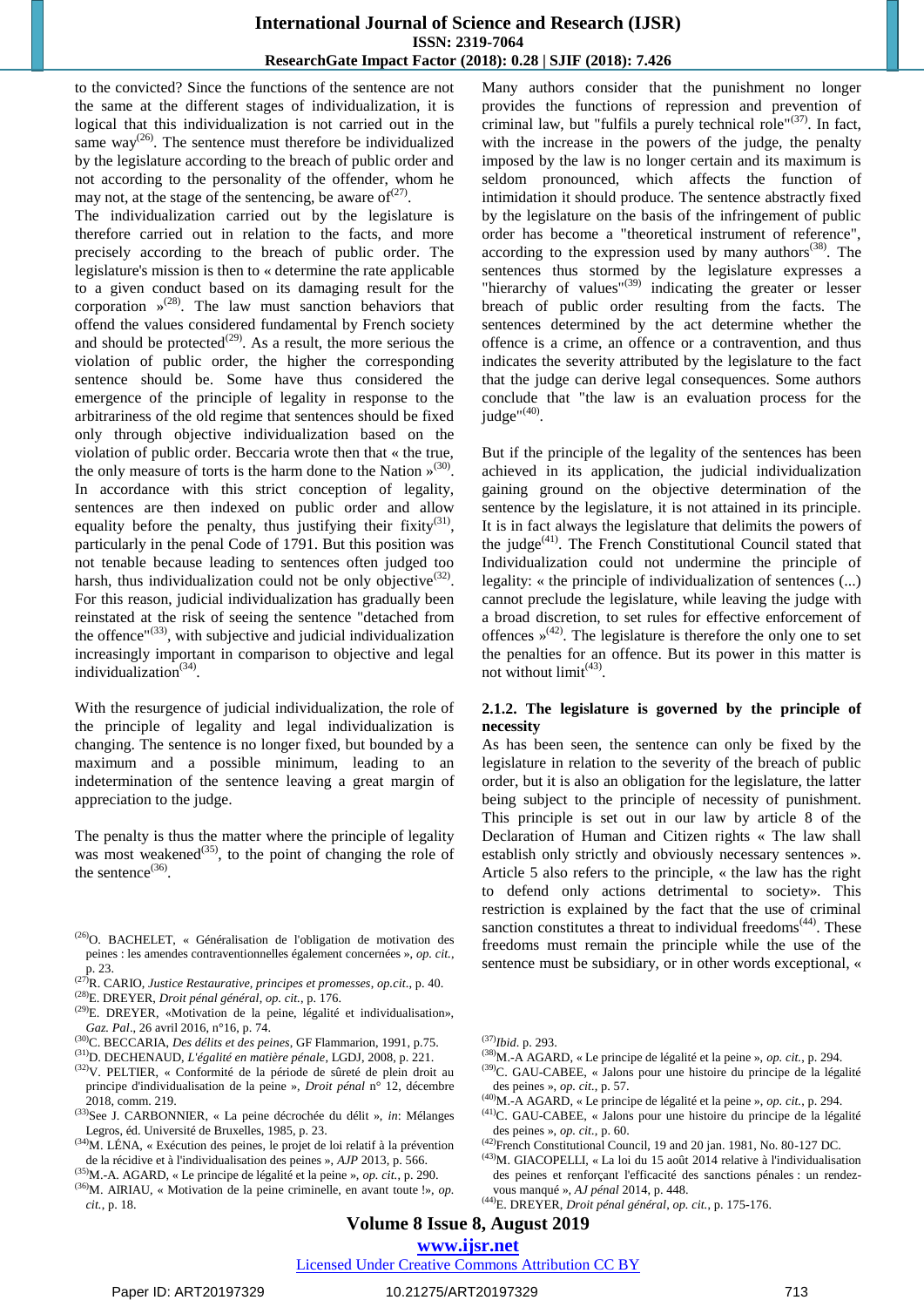exceptions to the principle of freedom to remain of strict interpretation  $\mathbf{v}^{(45)}$ .

The use of the sentence must necessarily be limited to the most serious infringements of the values considered essential<sup>(46)</sup>. Therefore, limits are imposed on the legislature, not only when he incriminates conduct, but also in order not to undermine freedoms when determining the sanction applicable to that behavior<sup> $(47)$ </sup>. A sentence that would not meet the principle of necessity would indeed be illegitimate and the offence it sanctions. Some authors fear that a criminalization accompanied by disproportionate sanctions will be an opportunity for the legislature to «achieve other objectives than the mere restoration of public order  $\mathcal{P}^{(48)}$ .

It follows the principle of necessity that the sanction must be proportionate, firstly, to the severity of the breach of public order resulting from the conduct complained of, and secondly, to the affliction felt by the convicted when executing the sentence<sup> $(49)$ </sup>. The requirement of proportionality stemming from the principle of necessity is a hindrance to the power of individualization of the legislature's sentence because it prevents it from setting too severe sentences in comparison to the infringement caused by the punishable conduct. So the legislature cannot put too much punishment<sup>(50)</sup>. But conversely, it is also forced not to fix too low sentences in proportion to the breach of public order. Indeed, too high a sentence would offend individual freedoms, but a lesser sentence would not fulfill its functions of intimidation and affliction<sup>(51)</sup>. The Court of Justice of the European Communities is in this direction when it states that sentences must be proportionate, but also effective and dissuasive<sup>(52)</sup>. It is in this sense that the punishment must be proportionate to the affliction it provokes $(53)$ . The necessity, as well as the proportionality resulting therefrom, acts as guarantees: guarantees of the absence of infringement of individual freedoms, guarantees of the coherence of a system by its adaptation to the gravity of the facts, guarantees of efficiency of a criminality by its proportion to the affliction and deterrence it provokes $(54)$ .

This idea of proportionality is found in the theory of righteousness or proportionate sentence theory, the purpose of which is to outlaw unjust results caused by punishment. According to this theory, the sentence must be proportionate to two elements. On the one hand, the sentence must be proportionate to the seriousness of the conduct, then the idea

- (46)E. GARCON, V. PELTIER, Droit de la peine, *Lexis Nexis*, 2010, p. 116.  $(47)$ M. JANAS, « Les dispositions relatives au prononcé et à l'application des peines. De l'individualisation à l'industrialisation des aménagements de peines, des peines aménagées aux aménagements lowcoast ? », *Gaz. Pal.* 28 janv. 2010, n° 28, p. 30.
- (48)E. DREYER, *Droit pénal général*, *op. cit.*, p. 175.

(49) *Ibid*. p. 176.

- (50)E. BONIS, « Peine minimale en matière douanière », *op. cit*., comm. 206.
- (51)A. MIHMAN, « La motivation des peines (en matière correctionnelle) », *Gaz. Pal*. 28 mars 2017, n° 13. p. 17.
- (52)Court of Justice of the European Communities, 8 July. 1999, *Nunes* and *Matos*.
- (53) J.-H. SYR, « Les avatars de l'individualisation dans la réforme pénale », *RSC*, n° 2, 1994, p. 217.
- (54)E. GARCON, V. PELTIER, *Droit de la peine*, *op. cit.*, p.139-141.

of proportion to the breach of public order to which the legislature must be bent is found. On the other hand, the sanction must be seen as a reprimand, then the idea is that the sentence should not be reduced $(55)$ .

In order to establish this proportion, the idea of the necessary respect for a scale of sentences appears. This scale makes it possible to make the requirements of necessity and proportionality effective<sup>(56)</sup>. It gives the legislature an instrument allowing it for each offence to rant a sentence corresponding to its abstract gravity<sup>(57)</sup>. This scale is constituted by the tripartite classification of offences in respect of crimes, offences and contraventions, each category comprising thresholds applicable to custodial sentences, crimes and offences, and amounts of fines, for the three categories<sup> $(58)$ </sup>. With the help of this scale, the legislature sets a maximum of the sentence, depending on the greater or lesser severity of the breach of public order which it considers that the impugned conduct causes or even a minimum if it considers that the infringement is such that the cannot be less than this threshold $(59)$ .

However, the requirement of proportionality has been weakened correlatively with the increase in the powers of individualization recognized by  $judges^{(60)}$ . Indeed, the individualization carried out by the judicial authority is mainly carried out, as has already been seen, with regard to the personality of the offender $(61)$ . The judge may, by realizing this individualization, lose sight of the principle of proportionality of the penalty to the infringement caused to public order, especially since the principle of proportionality is only required of the legislature and not the judges, the law not imposing respect for this principle by the latter<sup>(62)</sup>. It is thus considered that the requirement of proportionality is respected as long as the judges comply with the penalties laid down by law, the latter being supposed to be proportionate<sup> $(63)$ </sup>. The sentence may not then be excessive, the judges acting within the limits laid down by law to their power of individualization and thus respecting the legal maximum, but it could prove to be too low in comparison to the severity of the violation of public order and therefore, in a sense, without proportion to this severity. The requirement of proportionality to be respected by legal individualization thus loses its effectiveness and hence its meaning<sup>(64)</sup>.

- (55) J. WALTHER, « A justice équitable, peine juste ? Vues croisées sur les fondements théoriques de la peine », *Rev. sc. crim.* 2007, p. 23.
- (56)O. BACHELET, « Généralisation de l'obligation de motivation des peines : les amendes contraventionnelles également concernées », *op. cit.*,
- p. 23. (57) S. HALLOT,« L'individualisation légale de la peine », Mémoire de Master 2, Université Paris-Sud, Faculté Jean Monnet – Droit, Économie, Gestion, Année universitaire 2012-2013, p. 65.
- (58)D. ALLIX, « De la proportionnalité des peines », *in*: Mélanges Soyer, LGDJ, 2000, p. 3.
- (59)N. EMILIOU, *The Principle of Proportionality in European Law. A comparative study*, *op. cit.*, p. 104.
- (60)E. DREYER, *Droit pénal général*, *op. cit.,* p. 177.
- (61)E. BONIS, « Motivation de la décision prononçant une peine d'amende », *op. cit.*, comm. 69.
- (62) J. LARREGUE, « De l'individualisation de la peine à la "décarcéralisation" », *Gaz. Pal*., 6 déc. 2014, n° 340, p. 17.
- (63)E. GARCON, V. PELTIER, *Droit de la peine*, *op. cit.*, p. 128-129.
- (64) P. HULSROJ, *The principle of proportionality*, *op. cit.*, p. 77.

#### **Volume 8 Issue 8, August 2019**

**www.ijsr.net**

<sup>(45)</sup> *Ibid.*, p.175.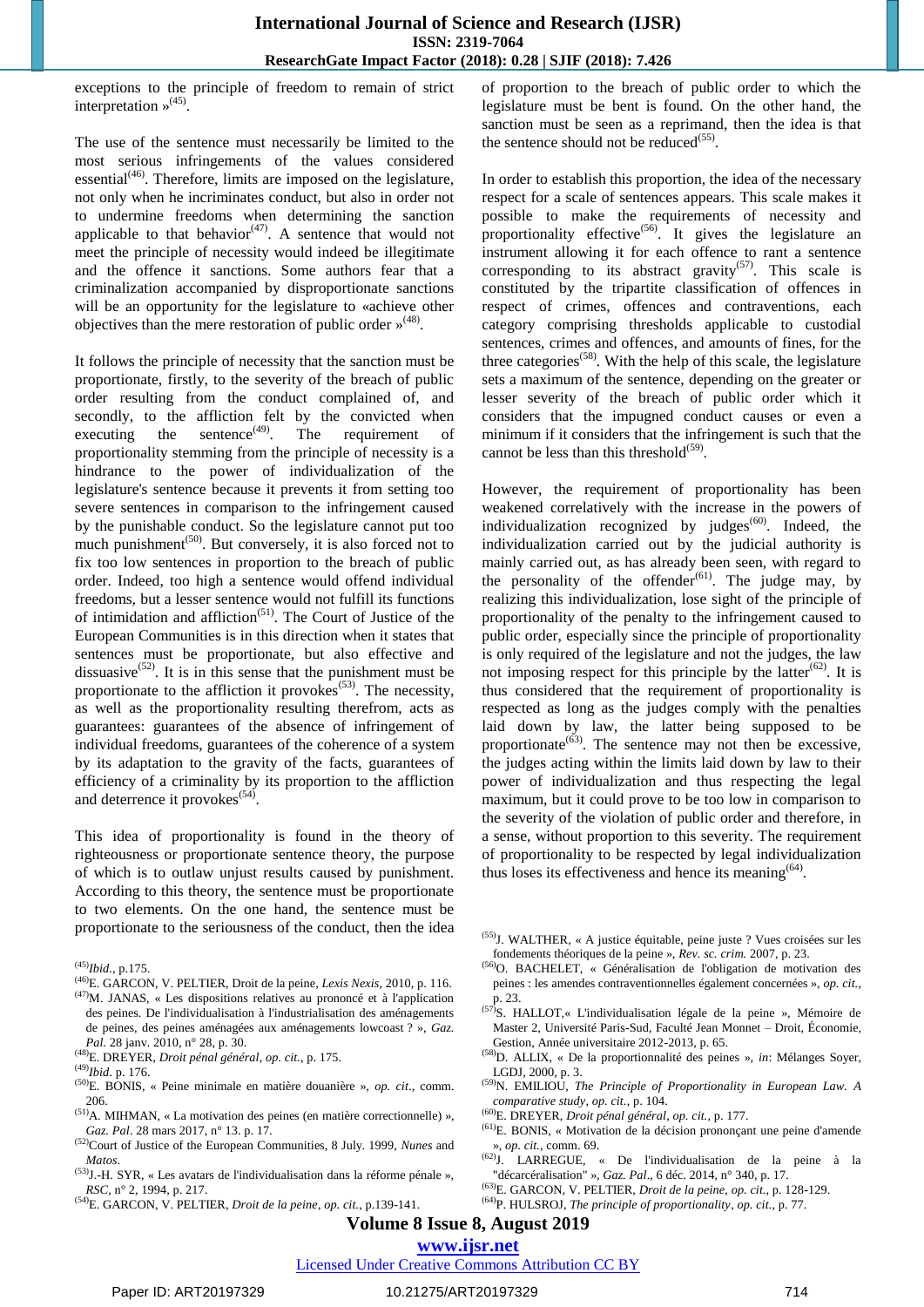But the requirements of necessity and proportionality can be weakened by the practices of the legislature itself in the absence of effective control of the latter<sup> $(65)$ </sup>. The legislature has considerable leeway in assessing the seriousness of conduct because the assessment of the need for incriminations and penalties is considered to be one of the expressions of national sovereignty<sup> $(66)$ </sup>. It is for this reason that the Constitutional Council considers « that it is not for it to substitute its own assessment for that of the legislature as regards the need for the penalties attached to the offences defined by it  $\frac{1}{2}$ <sup>(67)</sup>.

The Council therefore does not control the need for sentences. In fact, it limits its control in the event that the penalties provided by legislature<sup>(68)</sup> « are clearly disproportionate to the facts alleged  $\frac{1}{2}$ <sup>(69)</sup>. This cannot be regarded as a sufficient guarantee, since some disproportionate sentences are therefore beyond its control as long as they do not cross the threshold required by the Constitutional Council to carry out its control<sup> $(70)$ </sup>.

Sentences must therefore be fixed by law under the principle of legality. But the power of the legislature is limited in this area by the obligation to respect certain principles of criminal law that are necessity and proportionality<sup>(71)</sup>. In order to establish sentences necessary and proportionate to the severity of the breach of public order, the legislature has tools to ensure coherence between gravity and punishment, but also a coherence between the severity of the sentences between them in the light of the facts they punish $^{(72)}$ .

#### **2.2 The tools of individualization of punishment**

The legislature, in the context of its mission of individualization of the sentence in the light of the seriousness of the offence, has provided itself with tools enabling it to lay down coherent and proportional limits to the suppression of the offences properly and by setting a maximum and a possible minimum (2.2.1). It also has tools to vary the maximum so fixed according to specific circumstances varying the maximum normally expected for an offence due to their severity (2.2.2).

#### **2.2.1 Fixing the maximum and minimum sentence**

As has been seen, the principles of legality and necessity require that sentences be fixed by law in comparison to the severity of the breach of public order. The necessity, and more particularly proportionality, is expressed through the determination of a maximum by the legislature which reflects the seriousness of the offence and presents for the judge the

- (66)E. DREYER, *Droit pénal général*, *op. cit.,* p. 176.
- (67) French Constitutional Council, Dec. 19-20 Jan. 1981, No. 80-127 DC.
- (68) French Constitutional Council, déc. 20 July 1993, n° 93-321 DC, Loi réformant le code de la nationalité, §15
- (69) J. RIVERS, « The presumption of proportionality », *op. cit.,* p. 411.
- (70)W. KAUFMAN, *Honor and revenge: a theory of punishment*, *op. cit.,* p. 92.
- (71)M. TINEL, « Réflexions sur les apports d'une codification du droit de l'exécution des peines », *Droit pénal* n° 11, Novembre 2011, étude 23.
- (72)M. E. CARTIER, « Les principes constitutionnels du droit répressif », *op. cit*., pp. 163-164.

character of an impassable limit. Most often this maximum is expressed in the form of a double sanction: a fine and the duration of the deprivation of liberty<sup>(73)</sup>.

Technically, the legislature has provided itself with tools to make it easier to fix a sentence corresponding to the severity of the breach of public order and allowing it to respect a certain coherence<sup> $(74)$ </sup>. This technical aid takes the form of a scale of sentences. The offences are classified by article 111- 1 of the French Penal Code, according to their severity, among crimes, offences or contraventions. In fact, the Court of Cassation finds that the severity of a sentence is measured by its rank in the scale of sentences and not by its length or amount<sup> $(75)$ </sup>. Ceilings have been set out in the penal Code for each category (Crime, Misdemeanor, Contravention), these ceilings constituting impassable barriers for the legislature who would have chosen to classify such an offence in such a category<sup> $(76)$ </sup>. In the case of crimes, the maximum custodial sentence that may be provided by the legislature is perpetuity for imprisonment or criminal detention<sup> $(77)$ </sup>. This custodial sentence may not exceed 10 years in the area of tort, while no custodial sentences can be incurred for contravention<sup>(78)</sup>.

In the matter of custodial or restrictive sentences, they may not be greater than three or five years in tort, whereas they may not exceed one year for contraventions. The legislature is, however, free to fix the criminal and tort fines, which are not capped, whereas the fine may not exceed 1 500€, or 3 000 $\epsilon$  in the context of a recurrence<sup>(79)</sup>.

But in addition to the maxima for each category of infringement, the legislature is also bound to comply with thresholds set within each category and therefore cannot freely set the custodial sentences or the amount of fines if he does not wish to sanction the behavior of the maximum sentence assigned to the class<sup> $(80)$ </sup>. Thus concerning the imprisonment and criminal detention, the legislature can fix its quantum only to a maximum of fifteen, twenty or thirty years, unless to choose the maximum penalty that is perpetuity $^{(81)}$ .

Similarly, the maximum of correctional imprisonment can be fixed by the legislature only at two or six months, one, two, three, five, seven or ten years<sup> $(82)$ </sup>. The amounts of the fines may not exceed 38, 150, 450, 750 or 1500  $\epsilon$ , these maxima applying respectively to the five classes fines $(83)$ . By way of

- (73)G. VERMELLE, « Le maximum et le minimum », *in*: Mélanges Couvrat, PUF, 2001, p.354
- (74) S. MELANDER, « Ultima ratio in european criminal law », *European Criminal law Review*, No. 1, (2013) vol. 3, p. 9.
- (75)Cass. crim., 4 février 1938.
- (76)DI. TULLIO et J. VÉRIN, « La nécessité de services criminologiques pénitentiaires pour l'individualisation de la peine et le traitement rééducatif du criminel », *RSC* 1963, p. 311.
- $^{(77)}$ A. MIHMAN, « La motivation des peines (en matière correctionnelle) », *op.cit*., p. 19.
- (78)E. GARCON, V. PELTIER, *Droit de la peine*, *op. cit.*, pp. 35-36.
- (79)R. CARIO, *Justice Restaurative, principes et promesses*, *op.cit*., p. 34.
- (80)E. DREYER, « Motivation de la peine, légalité et individualisation», *op. cit.*, p. 74.
- (81) French penal Code, art. 131-1.
- (82) French penal Code., art. 131-4.
- (83)E. GARCON, V. PELTIER, *Droit de la peine*, *op. cit.*, pp. 35-37.

#### **Volume 8 Issue 8, August 2019**

**www.ijsr.net**

<sup>(65)</sup>T. PAPATHEODOROU, « De l'individualisation des peines à la personnalisation des sanctions », *RI crim. et pol. techn*. 1993, p. 107.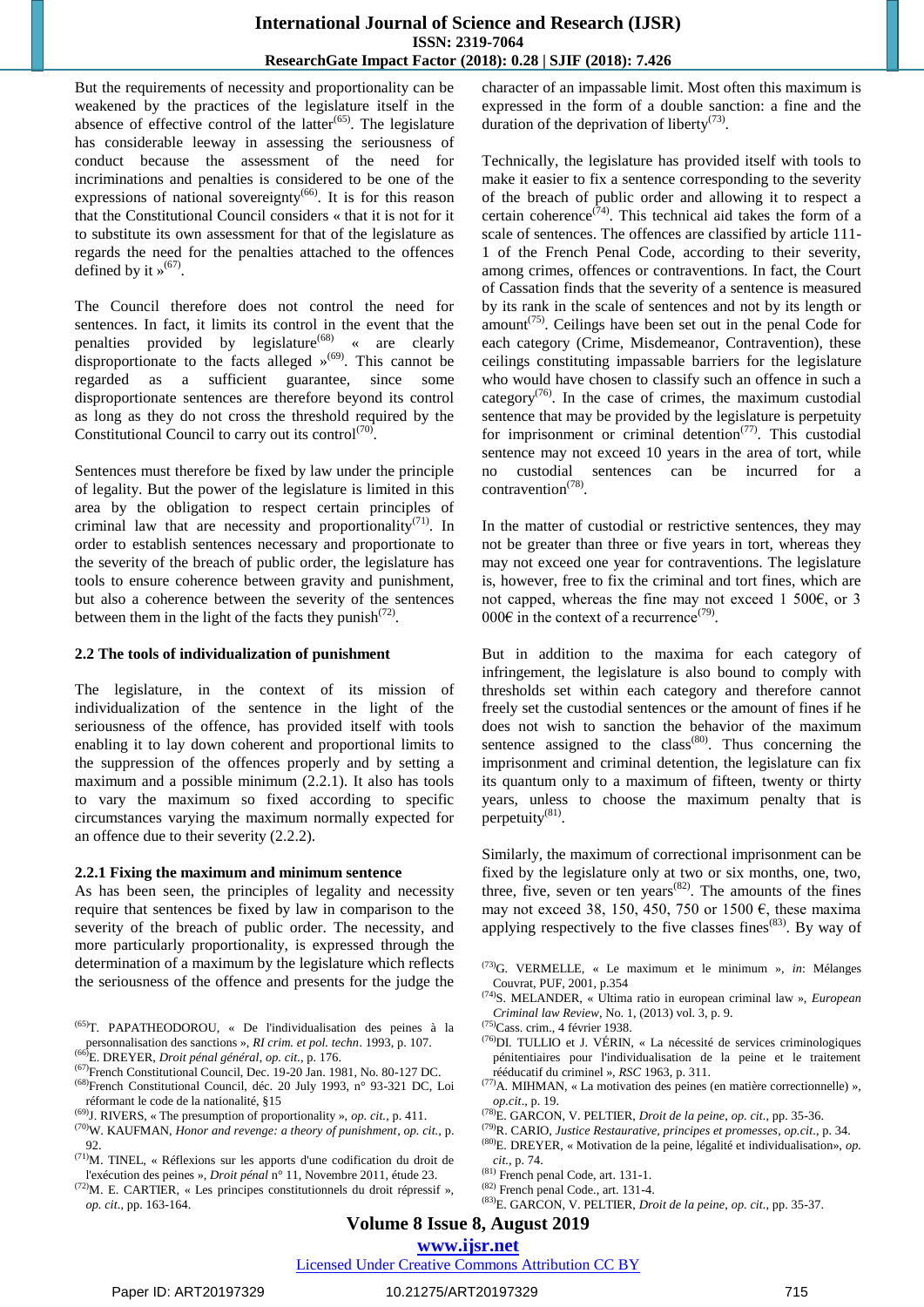example, under these thresholds, in the event that the legislature incriminates a new conduct and deems it serious enough to classify it as a crime, it will not be able to set a maximum of 17 years of imprisonment or detention, but should Choose between the thresholds set by the criminal law i.e. fifteen or twenty years<sup>(84)</sup>.

In accordance with the tripartite classification and their system of internal thresholds which the legislature is obliged to respect when determining the maximum penalty, the latter is obliged to proceed in two steps $^{(85)}$ .

As a first step, he will choose, according to the severity of the sanctioned behavior, to qualify him as a felony, misdemeanor or contravention<sup> $(8\bar{6})$ </sup>. This choice is made in proportion to the severity of the breach of public order and the infringement of the protected social value. In fact, the criminal qualification is symbolically stronger and allows the legislature to emphasize the severity of the infringement. Nevertheless, some consider that this qualification may be distorted $^{(87)}$ . The penalty for rape was thus raised to fifteen years ' imprisonment, not because rape would now be in the legislature's mind of greater severity, justifying the rise of the sentence, but because it wished that this offence is always classified as a crime<sup>(88)</sup>. On the contrary, the importation or exportation of narcotics falls into the category of offences in order to avoid the bottleneck of the Court of Assizes and not because their severity would not justify a criminal qualification<sup>(89)</sup>.

As a second step, the legislature must determine the sentence which, in the chosen category, best corresponds to the severity that it attributes to the conduct in accordance with the legal scale. The legislature therefore reasoned by deduction to set the maximum applicable to a behavior by determining its nature according to its severity, and then deducting the maximum $^{(90)}$ .

The individualization of the sentence by the legislature can also be done in the form of the determination of a minimum. Under the old code, the severity of the breach of public order caused by the impugned conduct being expressed in the form of a fork, by reference not only to a maximum but also to a minimum<sup> $(91)$ </sup>. The proportion to gravity is therefore respected by a maximum avoiding the imposition of an excessively high sentence in relation to the behavior, as well as by a minimum below which the sentence would no longer fulfil its afflictive function and might be unrelated with the severity of the facts, in the sense of a deficiency. This requirement of a

minimum disappeared in 1992 with the new French Penal  $Code<sup>(92)</sup>$ .

The principle is now the absence of a minimum sentence, but some minima have survived. Indeed, in some cases the legislature considered that the impugned conduct was sufficiently serious to justify the existence of a minimum<sup> $(93)$ </sup>. A minimum must thus be respected in terms of criminal imprisonment and detention<sup> $(94)$ </sup>. The criminal qualification is attached to a seriousness that is sufficiently important that the criminal sentences of liberty imposed by the judge may not be less than two years when the legislature has provided for the offence a sentence, and one year when the legislature has provided for the offence a temporary sentence<sup>(95)</sup>. A minimum has also been reintroduced in the matter of recidivism by the law of 10 August 2007, with regard to offences and crimes, but only for custodial sentences. The judge must then pronounce a sentence between a minimum and a legal maximum.

This system thus allows the legislature to fix a sentence proportionate to the severity of the act and thus delimit the powers of the judge. However, « the maximum and the minimum are not equally present in the criminal matter » and do not have the same effectivity. Indeed « the maximum can be discussed in its position (too high or too low)  $\mathcal{P}^{(96)}$  but is not subject to a questioning in its principle $(97)$ .

On the other hand, the minimum in our law is within limitations and is, in the case of recidivism, only an indication of the severity attached to the habitual conduct. The judge may under certain conditions pronounce a sentence below the legal minimum<sup> $(98)$ </sup>. Moreover, if the maximum allows the legislature to foresee a sentence which is proportionate to the gravity of the offence, in the sense of an excess, then the absence of a principle of a minimum could lead to the sentencing by the judge without proportion to that severity, but then in the meaning of a deficiency, unless the legislature considers that the seriousness of the offences does not justify a minimum repression except for crimes and legal recidivism. Indeed, it is no longer the minimum that is volatilizes.

The scale of sentences is thus an instrument allowing the legislature to set a maximum for the suppression of an offence according to the infringement which it considers to be brought to public order by this conduct. But in addition to setting a maximum corresponding to the severity of the single offence, the legislature raises or decreases repression

**Volume 8 Issue 8, August 2019**

*cit.*, p. 34.

<sup>(84)</sup>M. JANAS, « Les dispositions relatives au prononcé et à l'application des peines. De l'individualisation à l'industrialisation des aménagements de peines, des peines aménagées aux aménagements lowcoast ? », *op. cit.*, p. 30.

<sup>(85)</sup>E. GARCON, V. PELTIER, *Droit de la peine*, *op. cit.*, p. 35.

<sup>(86)</sup>M. AIRIAU, «Motivation de la peine criminelle, en avant toute !», *op. cit.*, p. 18.

<sup>(87)</sup>G. VERMELLE, « Le maximum et le minimum », *op. cit.*, p. 355.

<sup>(88)</sup>E. SENNA, « De l'individualisation de la peine au second degré de juridiction post-sentenciel », *op. cit.*, n° 234.

<sup>(89)</sup> *Idem*.

<sup>(90)</sup>E. GARCON, V. PELTIER, *Droit de la peine*, *op. cit.*, p. 35.

<sup>(91)</sup> J. LARREGUE*,* « De l'individualisation de la peine à la "décarcéralisation" », *op.cit.*, p. 20.

<sup>(92)</sup>N. EMILIOU, *The Principle of Proportionality in European Law. A comparative study*, *op. cit.*, p. 120.

<sup>(93)</sup>G. VERMELLE, « Le maximum et le minimum », *op. cit.*, p. 357.

<sup>(94)</sup>M. LÉNA, « Exécution des peines, le projet de loi relatif à la prévention de la récidive et à l'individualisation des peines », *op. cit.*, p. 568.

<sup>(95)</sup> French penal Code, art. 132-18.

<sup>(96)</sup>G. VERMELLE, « Le maximum et le minimum », *op. cit.*, p. 365. (97)M. JANAS, « Les dispositions relatives au prononcé et à l'application des peines. De l'individualisation à l'industrialisation des aménagements de peines, des peines aménagées aux aménagements lowcoast ? », *op.* 

<sup>(98)</sup> J. RIVERS, « The presumption of proportionality », *op. cit.,* p. 411.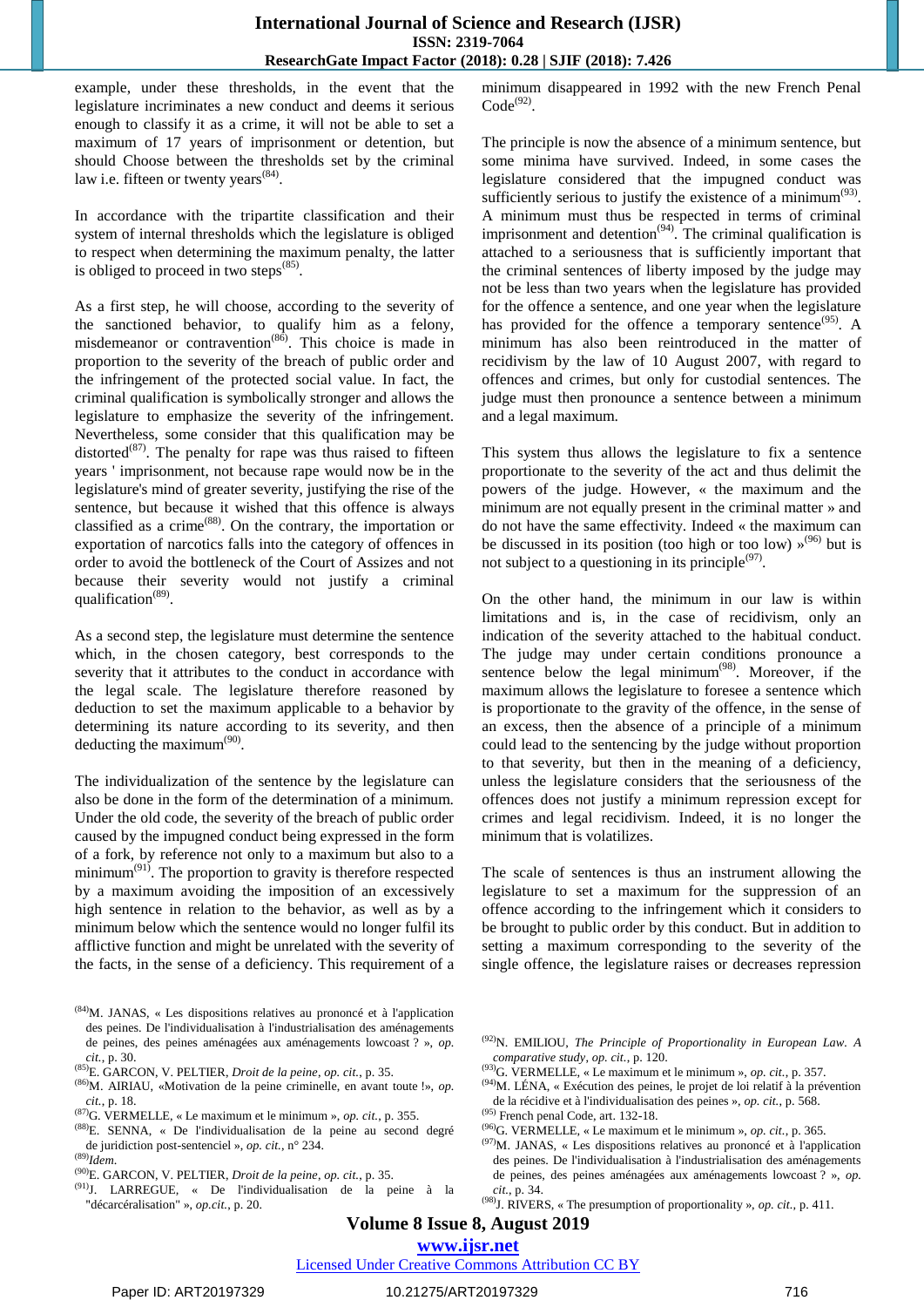because of the severity attributed to certain particular circumstances<sup>(99)</sup>.

#### **2.2.2. Changes in the legal maximum due to the severity of the criminal offense**

Often, certain circumstances add to the simple offence and thus alter the severity of the breach of public order. The maximum foreseen by the legislature therefore does not correspond to the severity of the behavior. It is for this reason that the legislature foresees aggravating circumstances which allow to raise the threshold of repression, but also the causes of mitigation, which enable it to achieve a better objective individualization of the sentence and Respect the principles of necessity and proportionality<sup>(100)</sup>.

The legislature foresees for each offence circumstances likely to raise the threshold of repression which are named special aggravating circumstances. These circumstances increase the maximum penalty objectively set by the legislature for the so-called simple offence. This aggravation is explained by the fact that the legislature considers that the public order and the values it defends are more severely affected in the presence of these conditions of realization of the offence than in their absence<sup>(101)</sup>. These conditions of realization give additional severity to the act which justifies an increased severity of the repression<sup> $(102)$ </sup>. This mechanism thus allows a better objective individualization by the legislature, taking into account the increase in the severity of the facts due to the presence of special circumstances in addition to the commission of the simple offence $^{(103)}$ .

In respect of some coherence, the legislature will once again use the scale of sentences. The principle in the matter, or failing to be able to speak in principle, the rule of elevation applying to the majority of cases, is the elevation of a degree on the scale of sentences $(104)$ . The aggravating circumstance is only an accessory of the offence, a character that the principle of elevation of one degree allows to respect, in addition to having the trump of simplicity<sup> $(10\bar{5})$ </sup>. The suppression of theft is the perfect example of this elevation of one degree $^{(106)}$ .

According to article 311-3 of the French Penal Code, the legislature currently fixes the maximum penalty of the single theft to three years of imprisonment and a fine of 45 000 $\epsilon$ , making it a misdemeanor. A list of circumstances aggravating this offence is set out in section 311-4 of the code. This article states in its first paragraph that the

- (101)E. GARCON, V. PELTIER, *Droit de la peine*, *op. cit.*, p. 37.
- (102)E. DREYER, «Motivation de la peine, légalité et individualisation», *op. cit.*, p. 74.
- (103)O. BACHELET, « Généralisation de l'obligation de motivation des peines : les amendes contraventionnelles également concernées », *op. cit.*, p. 23.
- $(10<sup>3</sup>)$ V. PELTIER, « Conformité de la période de sûreté de plein droit au principe d'individualisation de la peine », *op. cit.*, p. 219.

(105)E. DREYER, *Droit pénal général*, *op. cit.* pp. 918-919

maximum penalty is increased to five years imprisonment and a fine of 75 000 $\epsilon$  in the presence of one of these circumstances<sup> $(107)$ </sup>. The penalty is therefore well-elevated by one degree. The same text stipulates in its last paragraph that the maximum incurred is 7 years of imprisonment and 100 000€ fine if two aggravating circumstances accompanied the execution of the offence, whereas this maximum is increased to ten years of imprisonment and 150000€ fine in the presence of three of these circumstances. It is clear from this example that the scale of sentences is perfectly respected according to the number of aggravating circumstances accompanying the commission of the theft $(108)$ .

This rule makes it possible to introduce some consistencybetween the elevation of the sentence and the additional severity caused by the particular circumstances. It is more logical for the legislature to respect the scale it has developed. Nevertheless, some derogations seem to be imposed $(109)$ . Indeed, the additional severity of the breach of public order is not the same for all aggravating  $circ$ ircumstances<sup>(110)</sup>. If for the most part the aggravation of a degree is to remain the rule as objectively corresponding to the further interference with the public order, some aggravating circumstances are considered as encroaching more seriously to the public order. It would then be illogical to limit the aggravation to a degree<sup> $(111)$ </sup>. The legislature, therefore, sometimes derogates from the scale of sentences in order to take into account the greater intensity of certain aggravating circumstances $(112)$ . This is particularly the case for the suppression of sexual assaults other than rape, with the legislature having in their case provided three lists of aggravating circumstances whose intensity is taken into  $\alpha$  account by a different elevation on the scale of sentences<sup> $(113)$ </sup>. Similarly, it seems logical that the elevation of the penalty produced by the same aggravating circumstance is the same for all offences for which the legislature has foreseen it. But just as a circumstance may have more intensity on the severity of the infringement, the same circumstance may prove more serious depending on the offence it  $\alpha$ ccompanies<sup>(114)</sup>. If an aggravating circumstance should, therefore, be raised by the same number of degrees regardless of the offence, derogations are also conceivable, but in accordance with the scale of sentences to keep in mind a certain coherence and the need for proportionality to the attainment<sup>(115)</sup>.

In some cases, the legislature also provides for causes of mitigation of the sentence. While the extenuating

- (107)T. PAPATHEODOROU, « De l'individualisation des peines à la personnalisation des sanctions », *op. cit.*, p. 110
- $<sup>(108)</sup>E. BONIS, « Motivation de la decision prononçant une peine d'amende$ </sup> », *op. cit.*, comm. 69.
- (109) J.-H. SYR, « Les avatars de l'individualisation dans la réforme pénale », *op. cit.*, p. 217.
- $(110)$ M. GIACOPELLI, « La loi du 15 août 2014 relative à l'individualisation des peines et renforçant l'efficacité des sanctions pénales : un rendezvous manqué », *op. cit*., p. 450.
- (111) S. HALLOT, « L'individualisation légale de la peine », *op. cit.*, p. 65.
- (112)M. TINEL, « Réflexions sur les apports d'une codification du droit de l'exécution des peines », *op. cit.*,, étude 23.
- (113) French penal Code, art., 222-28, art. 222-29 et art. 222-30.
- (114)E. DREYER, *Droit pénal général*, *op. cit*., pp. 920-922.

# **www.ijsr.net**

<sup>(99)</sup>W. KAUFMAN, *Honor and revenge: a theory of punishment*, *op. cit.,* p. 102.

 $(100)$ M. AIRIAU, «Motivation de la peine criminelle, en avant toute !», *op*. *cit.*, p. 18.

<sup>(106)</sup> *Ibid*. p. 919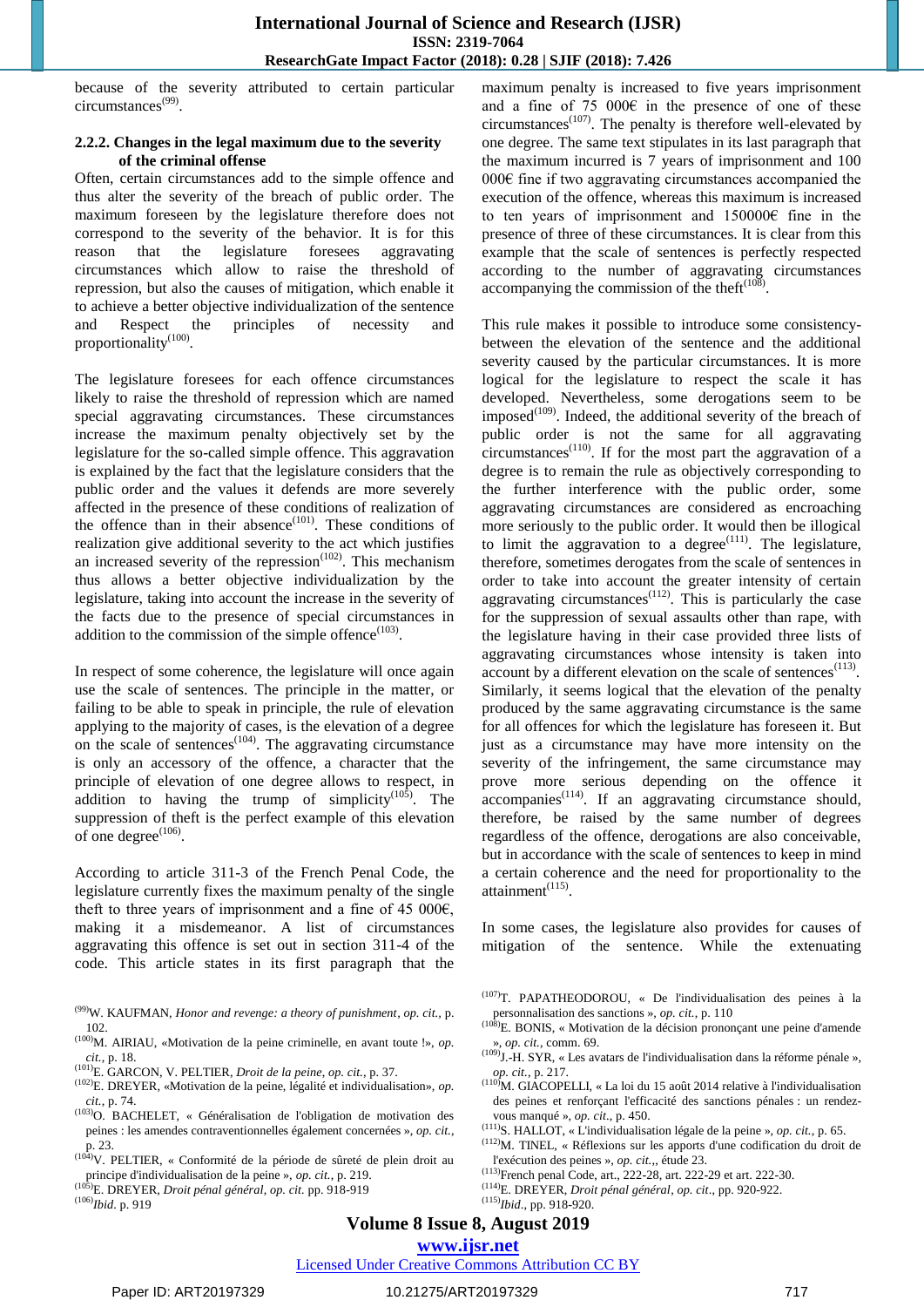circumstances were abolished in 1994, at the same time as the statutory minima, the legislature, nevertheless, takes into consideration, in certain assumptions, the causes for mitigation of the sentence<sup> $(116)$ </sup>; hence, allows for certain offences to have the penalty reduced, in the event that the individual who has committed or attempted to commit a crime or offence notifies the administrative or judicial authority and thereby permits the offence to be carried out or that it ceases, that it does not produce damage, or it allows to identify the other authors or accomplices $(117)$ .

The person then benefits in the case of an exemption or a reduction of sentence. In such cases, the legislature takes into account the conduct of the author of the declaration which has, thus, allowed to limit the severity of the breach of public order to abstractly individualize the sentence. Here again, the mitigation mechanism makes it possible to adapt the penalty to the severity of the breach of public order $(118)$ . If the legislature has a system to enable the individualization of the sentence in relation to the severity of the infringement of public order, respecting a certain coherence and allowing the principle of legality to be respected, as well as the necessity and proportionality of the sentences, the fact remains that the legislature too often misjudges these rules. Indeed, « contemporary legislatures give in to the temptation of ease, and do not question the relationship of the sanctions that it storms with the behaviors that these sentences punish  $b^{(119)}$ .

# **3. Inconsistencies by the legislature in determining sentences**

To individualize the sentence, the legislature must respect certain fundamental principles of criminal law, including necessity. But inconsistencies arise when considering the sentences set by the legislature. The inconsistencies not only reveal that the principles that should govern sentencing by law are sometimes unrecognized (3.1.), but also reveal the lack of coherence of the legislature when it sets the penalty against the severity of the violation of the order Public (3.2.).

#### **3.1 Ignorance of the principles of sentencing**

The legislature sometimes misjudges the rules that it should respect when it sets the sentences. In this way, he misjudges the principle of necessity, which is particularly evident in the study of double-infractions (3.1.1.). But it also happens to fix sentences without examining their connection with the gravity of the facts as is the case with alternative sentences (3.1.2.). In such cases, the legislature no longer carries out an objective individualization of the sentence as it should do under the principle of legality; the link between the penalty and the severity of the infringement dissolves $^{(120)}$ .

#### **3.1.1 Ignorance of the principle of necessity: infringements-duplicates**

It sometimes happens that the legislature incriminates the same behavior in two different texts, which is called duplicates or offenses-duplicates. These duplications may be involuntary, caused by the inflation of criminal offences, which leads to an impossibility for the legislature, which nevertheless creates them, to count them and by way of consequence to reconcile them $^{(121)}$ . But these duplications are also sometimes a deliberate creation of the legislature, most often for pedagogical purposes, a provision of a code being copied into another code<sup> $(122)$ </sup>. It is, of course, obvious that these double jeopardys are unnecessary, but they become totally incoherent when the two offences incriminating the same behavior are punished by different sentences $^{(123)}$ .

The inconsistencies resulting from these double-checking offences reveal a lack of knowledge of the principle of necessity. Indeed, no one could doubt that the second incrimination of the same conduct was not necessary, even though it would be punished by the same sentence. The first offence and its punishment are sufficient to suppress the violation of public order, while the second, being the same, is not necessary.

According to Valérie Malabat, such a practice would result from the fact that, « used for its symbolic or pedagogical dimension, criminal law is no longer seen by the legislature today as the instrument of a necessary and serious sanction  $\mathcal{P}^{(124)}$ . Stemming from necessity, the principle of proportionality is also unknown. In fact, if the same behavior is punished in two different sanctions` texts, how could such sentences be proportionate to public order? What can justify such a difference? Especially since in some cases the quantum differences between these sentences can be substantial $(125)$ . Duplicate infringements are the very illustration that the legislature does not, or at least not always, comply with the principles he should respect in terms of the legal individualization of the sentence $^{(126)}$ .

These duplicates are found more often than we could believe in our law. Thus, moral harassment is implicated in the Criminal Code, but also in the Labour  $Code^{(127)}$ . The penalties laid down in the Labour Code are lower than the penalties laid down by the law in the Penal Code. Article 222-33-2 of the French Penal Code punishes two years imprisonment and a fine of 30 000€ for moral harassment<sup>(128)</sup>, while article L. 1152-1 of the Labour Code

- (125) S. MELANDER, « Ultima ratio in european criminal law », *European Criminal law Review*, no. 1, vol. 3, 2013, p. 12.
- (126)R. CARIO, *Justice Restaurative, principes et promesses*, *op.cit*., p. 30.
- (127)V. MALABAT, « Les infractions inutiles », *op. cit.,* p. 73.
- (128) Since the act of 6 August 2012, No. 2012-954, article 222-33-2 of the criminal Code, which had previously incurred a year's imprisonment for moral harassment and a fine of 15 000€.

# **Volume 8 Issue 8, August 2019**

**www.ijsr.net**

<sup>(116)</sup> French penal Code, art., 131-78.

<sup>(117)</sup>E. GARCON, V. PELTIER, *Droit de la peine*, *op. cit.*, p. 38.

<sup>(118)</sup>E. BONIS, « Peine minimale en matière douanière », *op. cit*., comm. 69.

<sup>(119)</sup>D. DECHENAUD, *L'égalité en matière pénale*, *op. cit.*, p. 219.

<sup>(120)</sup>V. MALABAT, « Les infractions inutiles, Plaidoyer pour une production raisonnée du droit pénal », *in*: V. MALABAT, B. DE LAMY & M. GIACOPELLI (dir.), *La réforme du Codepénal et du Code de procédure pénale Opinio doctorum*, Dalloz, 2009, p. 71 et s.

<sup>(121)</sup>A. MIHMAN, « La motivation des peines (en matière correctionnelle) », *op.cit*., p. 17.

 $(122)$ M. GIACOPELLI, « La loi du 15 août 2014 relative à l'individualisation des peines et renforçant l'efficacité des sanctions pénales : un rendezvous manqué », *op. cit*., p. 452.

<sup>(123)</sup>V. MALABAT, « Les infractions inutiles, Plaidoyer pour une production raisonnée du droit pénal », *op. cit.,* pp. 71-72. (124) *Ibid.*, p. 71.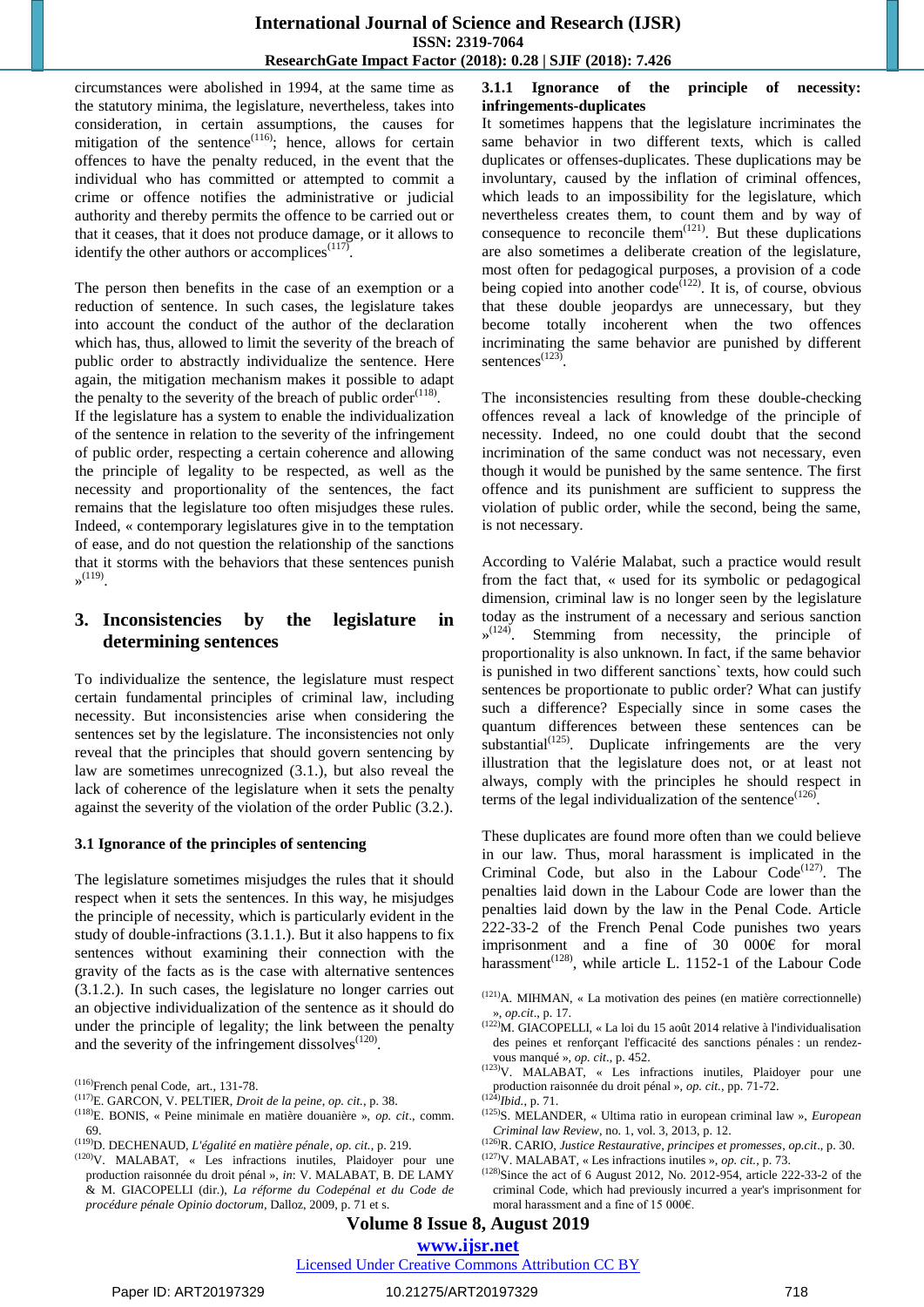punishes the same behavior as one year's imprisonment and 3750€ fines. The sentence of imprisonment is therefore doubled between the two offences while the fine is multiplied by eight. However, the definition of the moral harassment of article L. 1152-1 of the Labour Code does not present any particularity which could explain this difference. It is here blatant in the presence of identical behaviors and penalties so different that the principles of necessity and proportionality are ignored by the legislature<sup> $(129)$ </sup>.

This ignorance is all the more obvious because, despite the criticisms already expressed as regards this inconsistency between the sentences of the two offences, the legislature has increased the punishment of the offence contained in the penal Code without touching the Labour Code on the occasion of the law of 6 August 2012, and thus without any proportion to the violation of public order. However, some argue the specific procedural rules that apply within the framework of the Labour Code<sup>(130)</sup>.

The suppression of sexual harassment is another example of a double offence showing the lack of necessity and proportionality of sentences. Since the act of 6 August 2012, the penalties under article 222-33 of the Criminal Code for sexual harassment are two years imprisonment and a fine of 30 000€, while article L. 1155-2 of the Labour Code only punishes sexual harassment for one year Imprisonment and 3750€ of fines. In the same vein, the abuse of weakness is punished by five years imprisonment and a fine of 9 000€ by article L. 122-8 of the consumer code, while it is sanctioned by three years imprisonment and 375 000€ fined by the Penal Code<sup>(131)</sup>.

However, the Constitutional Council<sup>(132)</sup>, which was asked the question of the constitutionality of double jeopardy in 2002 concerning moral harassment, validated this practice. The Council found that the principle of proportionality of sentences was respected once the criminal judge respected the highest maximum set by law for the two offences. But according to some authors, and in particular Valérie Malabat $(133)$ , the council's analysis should have been based not on the principle of proportionality, but on the principle of necessity, which should have led it to punish double jeopardy. In addition to the uselessness of the duplicates, the difference in penalties incurred according to whether or not the offence is committed in the context of the work seems indeed difficult to  $explain^{(134)}$ .

It is therefore up to the legislature to contravene the principle of necessity in the absence of control of the Constitutional Council. But it also ignores the principle of proportionality by giving judges the possibility of imposing sanctions unrelated to the seriousness of the offences.

#### **3.1.2 The lack of a link between severity of the criminal offense and punishment: alternative sentences**

The penal Code provides for the possibility for the judge to substitute the reference sentences for specific sentences or certain additional sentences with the aim of limiting the use of short-term custodial sentences, as the alternative sanctions are provided by law. This substitution is, however, excluded for crimes and can therefore only be achieved in tort and fines. Alternative sentences are pronounced as principal sentences, "instead of imprisonment"<sup>(135)</sup> or "in place of the fine" $(136)$ .

These alternative sentences are the result of the reform of the French Penal Code of 1992, the legislature replacing the notion of alternative punishment with that of alternate sentences. This change in vocabulary illustrated the legislature's desire that these sentences were no longer as substitutes for the sentences abandoned for their application to the judges discretion, but the main sentences stormed by the legislature are now called alternative sentences<sup> $(137)$ </sup>. In the spirit of the legislature of 1992, these alternative sentences were to be provided for the sanction of each offence or contravention for which they would be possible<sup> $(138)$ </sup>. But in reality, alternative sentences are laid down in the form of lists by the penal Code without the incriminating texts referring to them. These alternative sanctions are, therefore, not intended for a particular behavior, but in a global way. Since they are not specially provided for in sanctioning a particular behavior, these sentences are therefore not related to the severity of the infringement caused by these behaviors<sup>(139)</sup>.

There are a wide variety of these substitutable sanctions, but the incriminating text does not have to refer to it so that these sentences can be pronounced instead of the penalty provided for by this incrimination, on the conditions that such sentences are to be laid down in by the Penal Code and that the substitution process is respected $(140)$ . The sentences then provided by legislature, that can be imposed for any offence, are no longer related to the severity of the facts.

Certainly, the principle of legality is not attained in principle by this practice. In fact, this mechanism is provided for by law, as are substitutable sentences. « Their democratic legitimacy cannot be challenged  $\frac{1}{4}$  since it is within the framework provided by the legislature that judges operate their surrogate power. On the other hand, the principle of specialty is sacrificed, with the legislature pronouncing

# **Volume 8 Issue 8, August 2019**

<sup>(129)</sup>N. EMILIOU, *The Principle of Proportionality in European Law. A comparative study*, *op. cit.*, p. 123.

<sup>(130)</sup>W. KAUFMAN, *Honor and revenge: a theory of punishment*, *op. cit.,* p. 59.

 $(131)$ M. JANAS, « Les dispositions relatives au prononcé et à l'application des peines. De l'individualisation à l'industrialisation des aménagements de peines, des peines aménagées aux aménagements lowcoast ? », *op. cit.*, p. 40.

<sup>(132)</sup>Constitutional Council, No. 2001-455 DC, January 12, 2002.

 $(133)$ V. MALABAT, « Les infractions inutiles », *op. cit.*, p. 74.

<sup>(134)</sup> S. HALLOT, « L'individualisation légale de la peine », *op. cit.*, p. 70.

<sup>(135)</sup> French penal Code, articles 131-5-1 ; 131-6 ; 131-7 ; 131-8 ; 131-8-1.

<sup>(136)</sup> French penal Code, article, 131-7.

<sup>(137)</sup> J.-H. SYR, « Les avatars de l'individualisation dans la réforme pénale », *op. cit.*, p. 220.

<sup>(138)</sup> J.-H. ROBERT, « La détermination de la peine par le législateur et par le juge », *op. cit.*, p. 245.

<sup>(139)</sup>O. BACHELET, « Généralisation de l'obligation de motivation des peines : les amendes contraventionnelles également concernées », *op. cit.*, p. 23. (140) J. LARREGUE*,* « De l'individualisation de la peine à la

<sup>&</sup>quot;décarcéralisation" », *op.cit.*, p. 23.

<sup>(141)</sup>E. DREYER, D*roit pénal général*, *op. cit.*, p. 273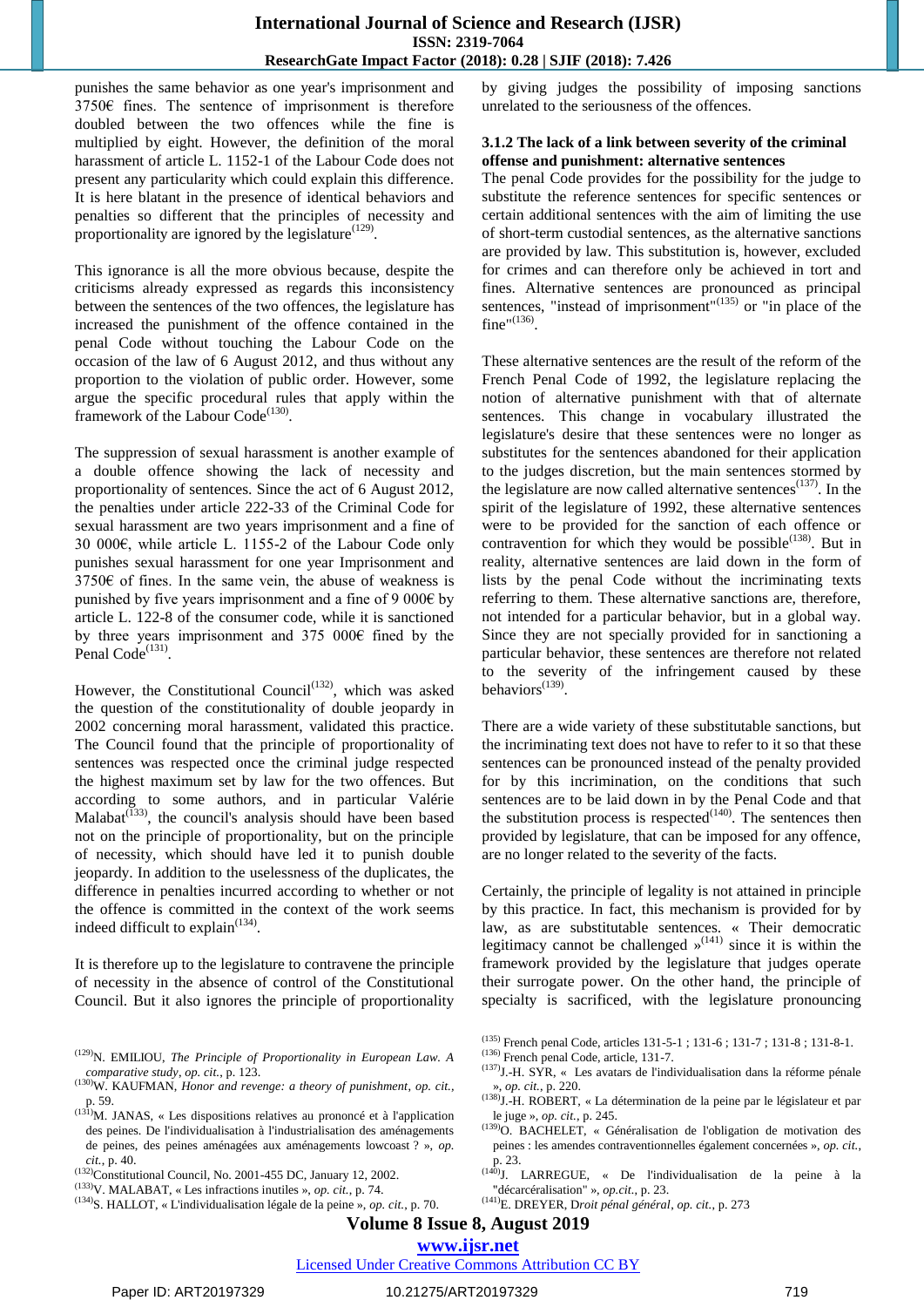sentences that can be applied to any offence, without predicting them for each incrimination.

But these alternative sentences pose a problem in relation to the principle of proportionality. Indeed, these sentences are most often fixed in a comprehensive way and therefore not necessarily having to deal with the offences which they could punish. The legislature therefore fixes these sentences without examining their relationship, and therefore their proportion, with the severity of the breach of public order $(142)$ . This lack of relation to the objective gravity of the tort resulting from alternative sentences, but also complementary sentences, made an author say that « the contemporary legislature gives in to the temptation of ease, and does not question the reports that the sanctions he storms with the behaviors that these sentences punish  $\mathcal{P}^{(143)}$ . Because of their diversity, alternative sentences do not always have a logical or criminological connection with the behaviors they sanction $(144)$ .

The powers of individualization recognized by the magistrates were for the consideration of weakening the principle of proportionality. The legislature forgets, in the case of alternative sentences, to objectively set these sentences in view of the severity of the conduct they sanction, and leaves it to the judge to make a choice between the different possible sanctions, not objectively, But subjectively depending on the personality and the ability of the individual to reintegrate. «Thus, the requirement of a strict proportion between the severity of the offence and the severity of the punishment was discarded, in accordance with the objectives pursued, but contrary to the teachings of the classical doctrine that the same Offence deserves the same sanction regardless of the perpetrator $\mathcal{P}^{(145)}$ . In fact, the law does not impose a link between the offence and the sentence imposed in the substitution mechanism. The courts thus have the possibility of sentencing unrelated to gravity, or even to the offence committed. One oft-quoted example is the possibility of a judge<sup>(146)</sup> convicting an individual principally of a suspension of the driver's license, even though he would not have used an automobile to commit the offence for which he is convicted $(147)$ .

In such a context, the severity of the infringement can only be measured by reference to the main sentences. Proportionality is therefore purely symbolic since the judge does not have the obligation to pronounce these reference sentences and may, on the contrary, impose sentences unrelated to the offence. Which made Professor J. -H Robert that « in the mind of the legislature, this indefinite palette of sentences means that imprisonment is no more than an indication of the seriousness of the offence, a sort of account

(144)M. LÉNA, « Exécution des peines, le projet de loi relatif à la prévention de la récidive et à l'individualisation des peines », *op. cit.*, p. 570.

currency for an obligation that convicts can pay with other species  $\frac{1}{48}$ . Indeed, the main sentence is no more than an « objective gravity mark of the tort  $\mathcal{P}^{(149)}$  which it is possible for the judge to substitute sentences related to the personality of the offender in order to achieve a judicial individualization. For some, the mechanism of substitution interferes with the principle of legality, because although it is not contrary to its principle, since the penalties are laid down by law, this mechanism prevents individuals from knowing and actually predicting penalties incurred in the event of a commission of an offence<sup> $(150)$ </sup>. The alternative sentences translate, thus, for many a decrease of the legality<sup>(151)</sup>.

Alternative sentences are, nevertheless, little implemented by the judge, mainly because of a lack of means and the attachment of public opinion to custodial sentences. It would, nevertheless, be appropriate to restore an actual objective individualization of the legislature in relation to these sentences by restoring their connection with the severity of the behaviors they sanction. Such recovery could include the prediction of adequate alternative sentences for each offence and not a comprehensive list that leaves too much power to the judge and thereby weakens the principle of legality. Such a measure would be part of the legislature's current tendency to give importance to proportionality and to limit the powers of individualization of judges. This movement is reflected in the emergence of mandatory sentences stormed by the legislature, which is imposed on the courts<sup> $(152)$ </sup>. These sentences fixed only by the legislature must be stormed according to the objective severity of the conduct they sanction and thus be proportionate  $(153)$ .

The Legislature, therefore, does not always respect the principles of criminal law that should be applied when it storms the sentence. It, thus, contravenes the principle of necessity and that of proportionality. But the shortcomings in the practice of legal individualization do not stop there, the legislature sometimes lacks coherence in sentencing and particularly when it comes to assessing the relationship between gravity and difficulty in complying with the Frameworks that it has set itself, including the scale of sentences.

### **3.2 The legislature inconsistencies in the relationship between the severity of the criminal offense and punishment**

The legislature, in addition to not respecting the principles of necessity and proportionality which should be imposed on him, seems to have difficulties in assessing the severity of the infringement caused by conduct, which is illustrated by his Regular non-observance of the scale of sentences which he himself created to frame his power of individualization.

# **Volume 8 Issue 8, August 2019**

<sup>(142)</sup>V. PELTIER, « Conformité de la période de sûreté de plein droit au principe d'individualisation de la peine », *op. cit.*, p. 221.

<sup>(143)</sup>D. DECHENAUD, *L'égalité en matière pénale*, *op. cit.*, p. 219.

<sup>(145)</sup> J. FRANCILLON & Ph. SALVAGE, «Les ambigüités des sanctions de substitution», *JCP* 1984, I, 3133, p. 38.

<sup>(146)</sup>D. DECHENAUD, *L'égalité en matière pénale*, *op. cit.,* p. 219.

<sup>(147)</sup>E. DREYER, «Motivation de la peine, légalité et individualisation», *op.* 

*cit.*, p. 74.

<sup>(148)</sup> J.-H. ROBERT, « La détermination de la peine par le législateur et par le juge », *op. cit.*, p. 246.

<sup>(149)</sup>A. DECOCQ, « Les modifications apportées par la loi du 11 juillet 1975 à la théorie générale du droit pénal », *Rev. sc. crim*., 1976, p. 26.

<sup>(150)</sup>D. DECHENAUD, *L'égalité en matière pénale*, *op. cit.*, pp. 219-220.

<sup>(151)</sup> F. FRANCILLON & Ph. SALVAGE, « Les ambigüités des sanctions de substitution », *op. cit.,* p. 31.

<sup>(152)</sup>E. DREYER, *Droit pénal général*, *op. cit.,* pp. 177-178.

<sup>(153)</sup> J. DIGNAN, *Understanding victims and restorative justice*, Open University Press, 2005, p. 83.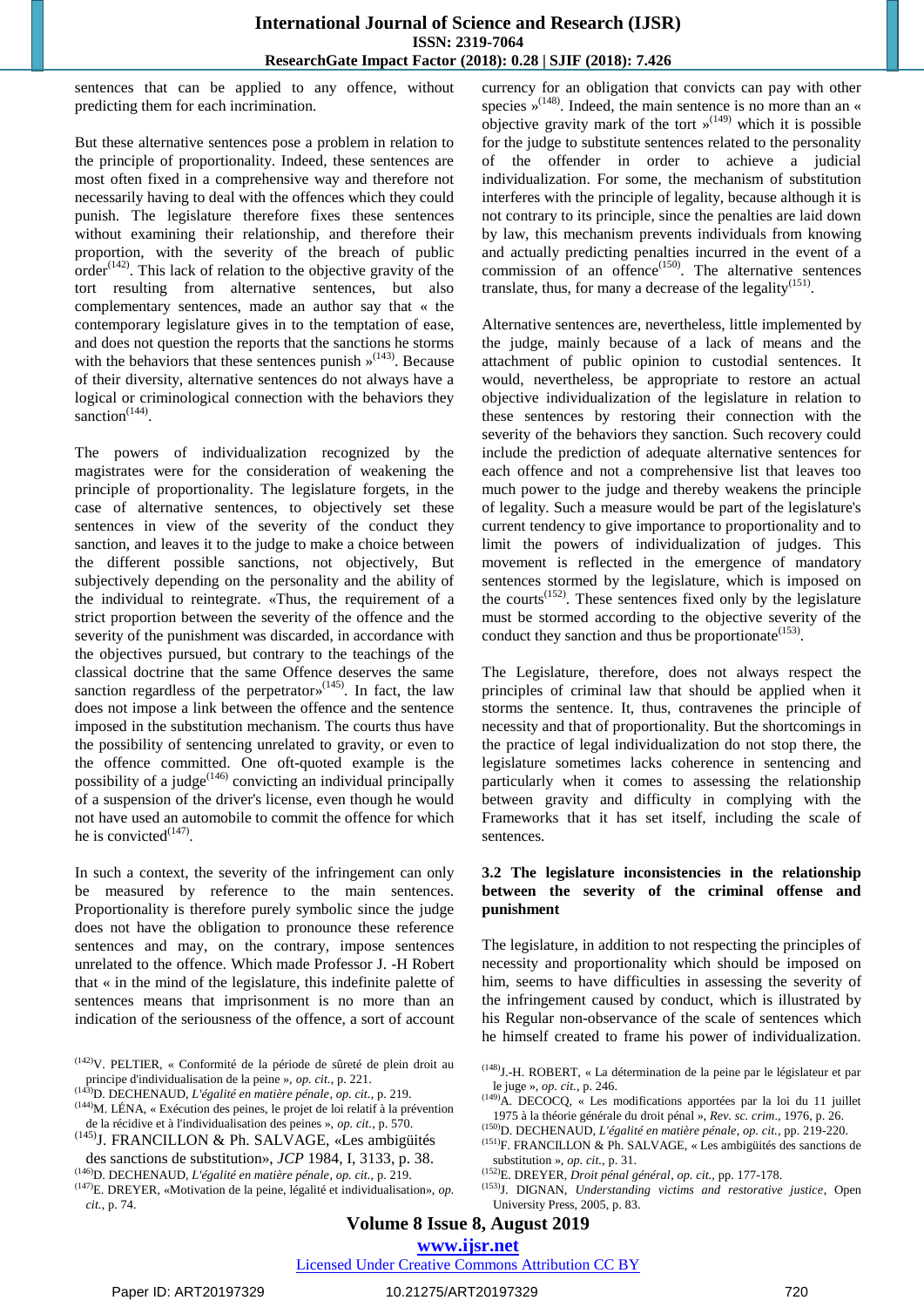This legislative practice is revealed by the study of the aggravating circumstances set by the legislature (3.2.1). This legislative incapacity is mainly the result of the current goals that the contemporary legislature wishes to achieve by storming a new sentence and preventing any overall vision of the sentences. To compel the legislature to set sentences that are actually objective, solutions must be considered in order to restore the effectiveness of legal individualization (3.2.2).

### **3.2.1 Irrationality in determining the aggravating circumstances for a sentence**

The study of aggravating circumstances is indicative of the lack of rationality of the legislature at the time of the storming of sentences. It attests either to the difficulty faced by the legislature in storming coherent and proportionate sentences in the light of the particular circumstances aggravating the offence or of the lack of real will of the legislature to set Penalties for the objective severity of behaviors<sup>(154)</sup>.

Inconsistencies are revealed not only by the study of the aggravating circumstances set for the same offence, but also by the study of a single aggravating circumstance in its application to various offences<sup> $(155)$ </sup>. These inconsistencies are the undeniable evidence that Parliament does not respect the rules it has imposed itself in order to achieve effective legal individualization, i.e. respecting the principles of necessity and proportionality. Indeed, the legislature often fails to comply with the scale of sentences, mainly by not applying the one-degree elevation rule to aggravating circumstances, which is detrimental to the need for and proportionality of the penalties incurred. The individualization carried out by the legislature proves to be of poor quality, as without internal coherence, an incoherence which attests to the absence of proportionality between sentences and the infringement of public order $^{(156)}$ .

On the one hand, the inconsistencies exist in the study of aggravating circumstances for an offence. The principle is that the aggravating circumstance increases the repression of one degree in relation to the simple offence<sup> $(157)$ </sup>. Derogations are justified in the event that certain circumstances are considered to have more serious public order. But sometimes the increase in repression is such that its amplitude is difficult to explain. It is possible to cite as an example the repeated threat of committing a crime or an offence<sup> $(158)$ </sup>.

This offence, when it is simple, makes it incur six months` imprisonment and 7 500€ fine. On the other hand, in the presence of a threat of death, a circumstance which aggravates the punishment of the offence, the penalties incurred are then three years imprisonment and a fine of 45  $000 \epsilon^{(159)}$ . The sentence of imprisonment is then raised by

(157)E. DREYER, *Droit pénal général*, *op. cit.*, p. 919.

three levels and is sixfold the amount of the fine incurred, which is also multiplied by six. Such an amplitude seems disproportionate. Explanations can be made, this gap having given the legislature the possibility to insert between the two sentences mentioned another aggravating circumstance, racism and homophobia $(160)$ , and having shown the greatest severity attached to the Aggravating circumstance of death threat. The fact remains that the repression attached to this circumstance has no proportion to that of the offence and also to the seriousness of the facts. Sometimes the amplitude between the single offence and the aggravated offence can also be justified $^{(161)}$ .

Another inconsistency for the same offence, the elevation is sometimes of different magnitude for the two aggravated sentences of imprisonment and fine. For example, the fraudulent abuse of the state of ignorance and weakness infringes five years imprisonment and a fine of 750 000€ if its perpetrator is the leader of a sectarian group, while for the simple offense, the penalties incurred amount to three years of imprisonment and 375 000€ fine<sup>(162)</sup>.

The increase in the fine, which doubles, is then greater than that of imprisonment, which is aggravated only by a step on the scale of sentences<sup> $(163)$ </sup>. The aggravation of sentences is therefore not the same, or there is nothing to explain it<sup>(164)</sup>. On the other hand, it is sometimes the increase in the sentence of imprisonment which is the strongest, as is the case for the illicit surrender or supply of narcotic drugs of article 222-39 of the French Penal Code, since when this offence is committed in respect of a minor the sentence of imprisonment is doubled and increases by two degrees, while the quantum of the fine remains the same  $(165)$ . It is difficult to understand that the rise of only one of the sanctions results from the increase in the severity of the facts<sup> $(166)$ </sup>.

On the other hand, inconsistencies can be found in the study of a single aggravating circumstance and its implications according to the offence to which it applies. The increase is sometimes diametrically different for two separate offences. A striking case is the aggravation when the victim is a 15 year-old minor. In the majority of cases, the prison term is high by one degree, for example, in rape $(167)$  or sequestration and abduction<sup> $(168)$ </sup>. But in the case of pimping<sup>(169)</sup>, or deprivation of liberty, it is high at two levels and changes in

de peines, des peines aménagées aux aménagements *lowcoast* ? », *op. cit.*, p. 30.

(168) French penal Code, article, 224-5.

### **Volume 8 Issue 8, August 2019**

 $\overline{a}$ 

<sup>(154)</sup>W. KAUFMAN, *Honor and revenge: a theory of punishment*, *op. cit.,* p. 56.

 $<sup>(155)</sup>M$ . LÉNA, « Exécution des peines, le projet de loi relatif à la prévention</sup> de la récidive et à l'individualisation des peines », *op. cit.*, p. 572.

<sup>(156)</sup> P. HULSROJ, *The principle of proportionality*, *op. cit.*, p. 99.

<sup>(158)</sup> French penal Code, article, 222-17.

 $(159)$ M. JANAS, « Les dispositions relatives au prononcé et à l'application des peines. De l'individualisation à l'industrialisation des aménagements

<sup>(160)</sup> French penal Code, art. 222-18-1.

<sup>(161)</sup>M. AIRIAU, « Motivation de la peine criminelle, en avant toute !», *op. cit.*, p. 18.

<sup>(162)</sup> French penal Code, art. 223-15-2.

<sup>(163)</sup>M. GIACOPELLI, « La loi du 15 août 2014 relative à l'individualisation des peines et renforçant l'efficacité des sanctions pénales : un rendezvous manqué », *op. cit*., p. 455.

<sup>(164)</sup>T. PAPATHEODOROU, « De l'individualisation des peines à la personnalisation des sanctions », *op. cit.*, p. 112.

<sup>(165)</sup>E. DREYER, *Droit pénal général*, *op. cit.*, pp. 919-920.

<sup>(166)</sup>A. MIHMAN, « La motivation des peines (en matière correctionnelle)

<sup>»,</sup> *op.cit*., p. 20. (167) French penal Code, article, 222-24.

<sup>(169)</sup> French penal Code, article, 225-7-1.

**www.ijsr.net**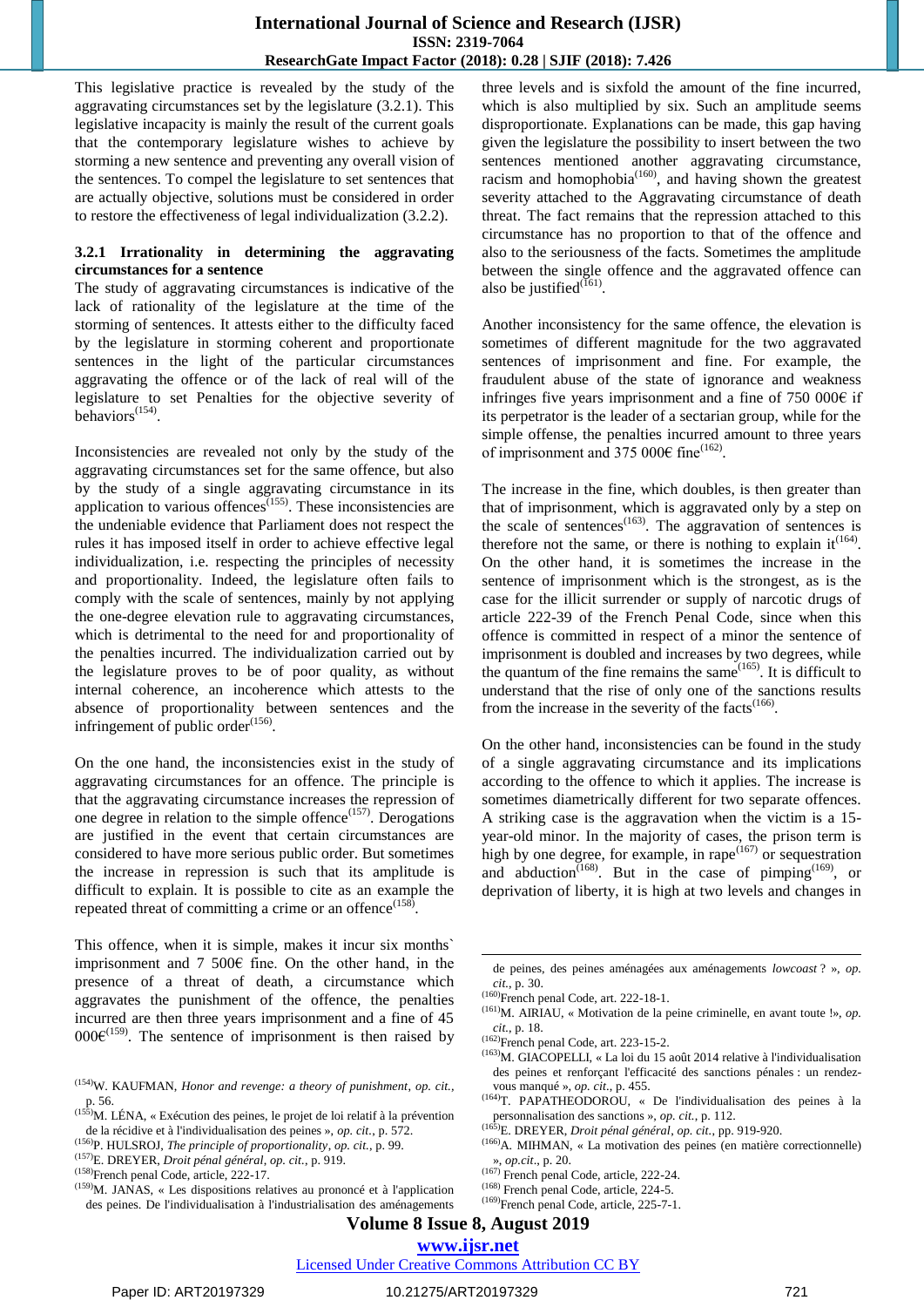nature since it is criminalized, while the fine is multiplied by twenty $^{(170)}$ .

It is then difficult to justify the fact that the same aggravating circumstance results in such disproportionate elevations, even if a circumstance may be considered more serious in some cases $^{(171)}$ . There are also disproportions between the rise of the custodial sentence and the fine as attested by the case of procuring. In some cases, the explanation that a circumstance may be more or less serious depending on the offence it aggravates does not hold. The most obvious example is the aggravated fault which is an aggravating circumstance of homicide and involuntary injuries  $(172)$ .

Indeed, as David Dechenaud<sup> $(173)$ </sup> finds, when a total incapacity for work of more than three months has resulted from a serious imprudence, the imprisonment is aggravated by one degree $^{(174)}$ . But if it has resulted in only a disability of less than three months or  $\text{less}^{(175)}$ , imprisonment is aggravated by two and three rungs on the scale of sentences, respectively. It is astonishing that the aggravation in the event of deliberate misconduct is different depending on the damage caused, the severity of which is outside the author's will. The aggravation should on the contrary be of the same importance regardless of the damage $^{(176)}$ .

A second inconsistency is raised by David Dechenaud regarding injuries that have resulted in no disability. In the presence of deliberate misconduct, the conduct is sanctioned by a fifth class fine, whereas if the same damage is intentionally caused it is sanctioned with a fourth class  $fine^{(177)}$ . But the intention is more serious than the fault of recklessness, even aggravated. This case, therefore, reveals a lack of a flagrant proportion between gravity and punishment, as well as an inconsistency in the legislature's reasoning when determining the applicable sentences or a failure to take into account the objective gravity of the offence $^{(178)}$ .

These inconsistencies can only be criticized. They betray the legislature's lack of objectivity when individualizing sentences, whereas the legal individualization of the sentence should be based on the objective severity of sanctioned conduct. This lack of objectivity is able to cause a sense of injustice among offenders, particularly in the most flagrant case of aggravated carelessness. The lack of objectivity of the legislature, which reveals these inconsistencies, questions the legitimacy of the technique of aggravation of sentences by the legislature, which is not under any control. Neither the Constitutional Council nor the European Court of Human

(170)E. DREYER, *Droit pénal général*, *op. cit.*, pp. 920-921.

- (171) S. MELANDER, « *Ultima ratio* in european criminal law », *European Criminal law Review*, no. 1, vol. 3, 2013, p. 8.
- (172) J. DIGNAN, *Understanding victims and restorative justice*, Open University Press*,* 2005, p. 83.

(173)D. DECHENAUD, *L'égalité en matière pénale*, *op. cit.*, pp. 95-96

(175) French penal Code, art. R.622-1, R.625-3, R.625-2 et 222-20

(177)R. VIENNE, « De l'individualisation de la peine à la personnalisation

de la mesure », *op. cit.*, p. 177. (178)W. KAUFMAN, *Honor and revenge: a theory of punishment*, *op. cit.,* p. 144.

Rights have accepted the lack of proportionality of certain aggravations laid down by the law. It is obvious that certain circumstances are more serious than others, but in these cases the legislature must show rationality in respecting the grid which he has imposed himself by raising the penalty not one but two rungs to underline their Gravity. It would also be more rational if the custodial sentence and the fine were to be raised in identical proportions $(179)$ .

All these inconsistencies (offences-duplication, inconsistencies in aggravating circumstances, alternative sentences) are the result of the uses made by the legislature of the law. The sentence is no longer seen by the legislature only as a means of protecting the essential values of our society, but also as a means of communication, which is detrimental to respect for the principles of legality and necessity. To this is added a certain resignation of the legislature for the benefit of the courts in the interest of individualization according to the personality of the  $offender<sup>(180)</sup>$ .

### **3.2.2 Reasons for inconsideration of the principles governing individualization of punishment and possible solutions**

The punishment of the legislature must normally have the primary function of sanctioning the infringement of the fundamental norms of society and must therefore logically be proportionate to the severity of the disturbance to the public order provoked $^{(181)}$ . Now the legislature is using the penalty either in this sense, but more so for its expressive properties. Sentences have become a means for legislatures to react to a social fact as well as a political display tool. At the occurrence of a scandal the criminal law, and especially in our case the penalty, allows the legislature to « show that he did not remain without reacting even though he would not have attacked the causes of the phenomenon  $\frac{182}{182}$ . Valérie Malabat summarizes this process used by the legislature by the triptych "television, emotion, legislation".

The criminal law then makes it possible to appease public opinion attached to security. The legislature will, therefore, intervene in every other fact by raising the maximum already incurred or by creating a new aggravating circumstance when the conduct in question was already sanctioned. It will create a new criminality if no text is applicable without looking at whether the common law could apply. Parliament, therefore, merely responds to various facts to show its intervention, but without having a more comprehensive view of criminal law, which leads, as has been seen, to unnecessary offences and penalties, as already existing, as well as to penalties disproportionate to the facts, not related to their severity<sup>(183)</sup>. This expressive use of the sentence only responds to a political impulse which prevents any

- (180)M. GIACOPELLI, « La loi du 15 août 2014 relative à l'individualisation des peines et renforçant l'efficacité des sanctions pénales : un rendezvous manqué », *op. cit*., p. 448.
- (181)E. SENNA, « De l'individualisation de la peine au second degré de juridiction post-sentenciel », *op. cit.*,, n° 233.
- (182)V. MALABAT, « Les infractions inutiles », *op. cit.*, p. 75.
- (183)DI. TULLIO et J. VÉRIN, « La nécessité de services criminologiques pénitentiaires pour l'individualisation de la peine et le traitement rééducatif du criminel », *op. cit.*, p. 311.

**Volume 8 Issue 8, August 2019**

**www.ijsr.net**

<sup>(174)</sup> French penal Code, art. 221-6 et 221-19

<sup>(176)</sup> S. HALLOT, « L'individualisation légale de la peine », *op. cit.*, p. 72.

<sup>(179)</sup>E. DREYER, *Droit pénal général*, *op. cit.*, p. 920.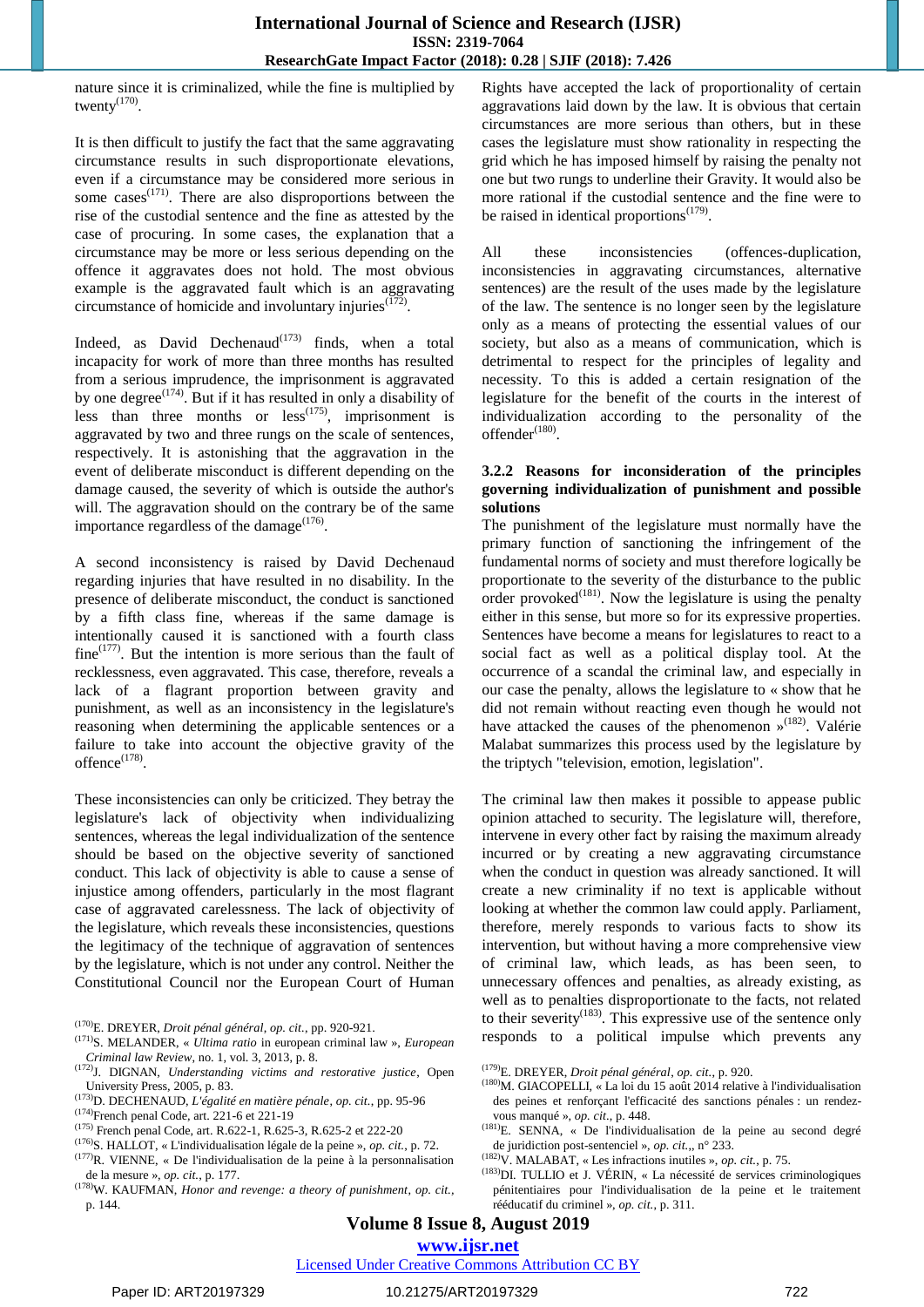harmonization of sentences and conceals to the legislature its mission to achieve an individualization of the adequate sentence, i.e. that meets the principle of necessity and ensures the proportionality of the penalty to the severity of the facts it sanctions. The inconsistencies raised are, in the majority, a pile of reforms without the will of the legislature to coordinate $^{(184)}$ .

To some extent, the lack of proportionality between the penalty and the facts is also the result of a resignation of the legislature. According to David Dechenaud, in terms of individualization of the sentence, « It is the legislature that is gradually neglecting its role » for the benefit of the judges<sup> $(185)$ </sup>. This is particularly apparent in the case of alternative sentences, with the legislature giving the judge the opportunity to impose sanctions unrelated to the facts<sup> $(186)$ </sup>. Therefore, the legal individualization, which must be based on the objective gravity of the facts, no longer operates its role<sup> $(187)$ </sup>. Objectivity and therefore proportionality are sacrificed for the benefit of the judge's subjective individualization. This practice can only lead to weakening the principles of legality and necessity. The result is that the penalty is no longer certain, which reduces its intimidating function, while the absence of proportion leads to a sense of injustice. If it is now necessary for the sentence to be adapted to personality, it must remain objective enough not to create this sense of injustice $^{(188)}$ .

In view of the legislature's practices, it seems necessary to find solutions to impose compliance with the principles governing legal individualization. This respect could go through a control of the legislature. The principles of legality and necessity are laid down in article 8 of the Declaration of the Rights of man and of the citizen and therefore have constitutional value. But if the Constitutional Council, which is responsible for monitoring the conformity of the law with the Constitution, enforces the principle of legality, since criminal sanctions can only be stormed by the law and by the regulation as regards contraventions, it shows less severe with regard to the principle of necessity and the requirement of proportionality which allows its implementation<sup> $(189)$ </sup>.

The Council does indeed sanction only the manifestly disproportionate sentences and refuses to carry out control outside this case on the ground « that it is not for it to substitute its own assessment for that of the legislature as regards the need for Sentences »<sup>(190)</sup>. This control is therefore limited and cannot currently be sufficient to force the legislature to adopt proportionately objective sentences, unless there is a change of course of the Constitutional

Council. Indeed, « any punishment whose necessity does not appear in an obvious way » should be punished $(191)$ .

But the penalties set by the legislature could be the subject of a conventionality control. Indeed, the Strasbourg court held that if the rights guaranteed by the European Convention on human rights could be subject to restrictions, these should be of legal origin and necessary for the protection of public order, these restrictions must be proportionate to the legitimate purpose sought<sup> $(192)$ </sup>. But a sanction is always a restriction on rights and freedoms. Thus, in application of the Convention, the legislature must proportion the sentences to gravity<sup>(193)</sup>. However, such control would be limited to the rights and freedoms set out in the Convention. The Court of Justice of the European Communities also ruled on the proportionality of sentences<sup>(194)</sup>. It has indeed judged, with regard to the criminal sanctions which the internal legislature adopts to ensure the effectiveness of European law, that the sanctions should be proportionate, effective and  $dissuasive$ <sup>(195)</sup>.

A final path may be envisaged to compel the legislature to abide by the principles governing the legal individualization of the sentence. As has been seen earlier, the practices of contemporary legislatures lead to the ranting of sanctions that do not always meet the principles of necessity or proportionality. Some authors<sup> $(1\bar{96})$ </sup> propose to submit the elaboration of criminal laws providing for penalties for compliance with a particular procedure, and their vote should also be subject to a qualified majority. This stricter procedure would then be intended to make the legislature aware of the seriousness of the facts which he intends to sanction and thus to storm an adapted sentence. If he did not consider the sentence as necessary, then the stricter procedure should dissuade him from adopting it.

# **4. Conclusion**

Legal individualization, which can only be objective, is an obligation for the legislature arising from the principle of legality of sentences. This power of individualization of the legislature is limited by the principle of necessity, which requires that the punishment be proportioned to the severity of the breach of public order resulting from the sanctioned conduct. The legislature has a system of thresholds, the scale of sentences, in order to establish a proportionate sentence. But this system is proving to be complex in its application.

However, if this complexity can be perceived as a necessary evil when it responds to a concern for legal individualization, it is in reality today only a lack of knowledge by the legislature of the principles of necessity and proportionality, as well as the rules he has imposed himself. The legislature storms the sentences without coordination between them and

**Volume 8 Issue 8, August 2019**

<sup>(184)</sup>E. DREYER, *Droit pénalgénéral*, *op. cit.*, pp. 277-278 et V. MALABAT, « Les infractions inutiles », *op. cit.*, p. 74 et s.

<sup>(185)</sup>D. DECHENAUD, *L'égalité en matière pénale*, *op. cit.*, pp. 221-222.

<sup>(186)</sup>O. BACHELET, « Généralisation de l'obligation de motivation des peines : les amendes contraventionnelles également concernées », *op. cit.*,

p. 23. (187) S. HALLOT, « L'individualisation légale de la peine », *op. cit.*, p. 80.

<sup>(188)</sup>W. KAUFMAN, *Honor and revenge: a theory of punishment*, *op. cit.,* p. 132.

 $(189)$ E. BONIS, « Motivation de la décision prononçant une peine d'amende », *op. cit.*, comm. 69.

<sup>(190)</sup> French Constitutional Council, Dec., 19-20 January 1981, n°80-127  $DC$ 

<sup>(191)</sup> J. LARREGUE*,* « De l'individualisation de la peine à la "décarcéralisation" », *op. cit.*, p. 24.

<sup>(192)</sup>E. DREYER, *Droit pénal général*, *op. cit.,* p. 236.

<sup>(193)</sup> ECHR, 24 Nov. 1986, Case, *Gillow v United Kingdom*.

<sup>(194)</sup>D. ALLIX, « De la proportionnalité des peines », *op. cit.*, pp. 5-7.

<sup>(195)</sup>Court of Justice of the European Communities, 8 July. 1999, *Nunes and Matos*; CJEU, 7 December 2000, case C-213/99, *Andrade*.

<sup>(196)</sup>E. DREYER, *Droit pénal général*, *op. cit.*, p. 276.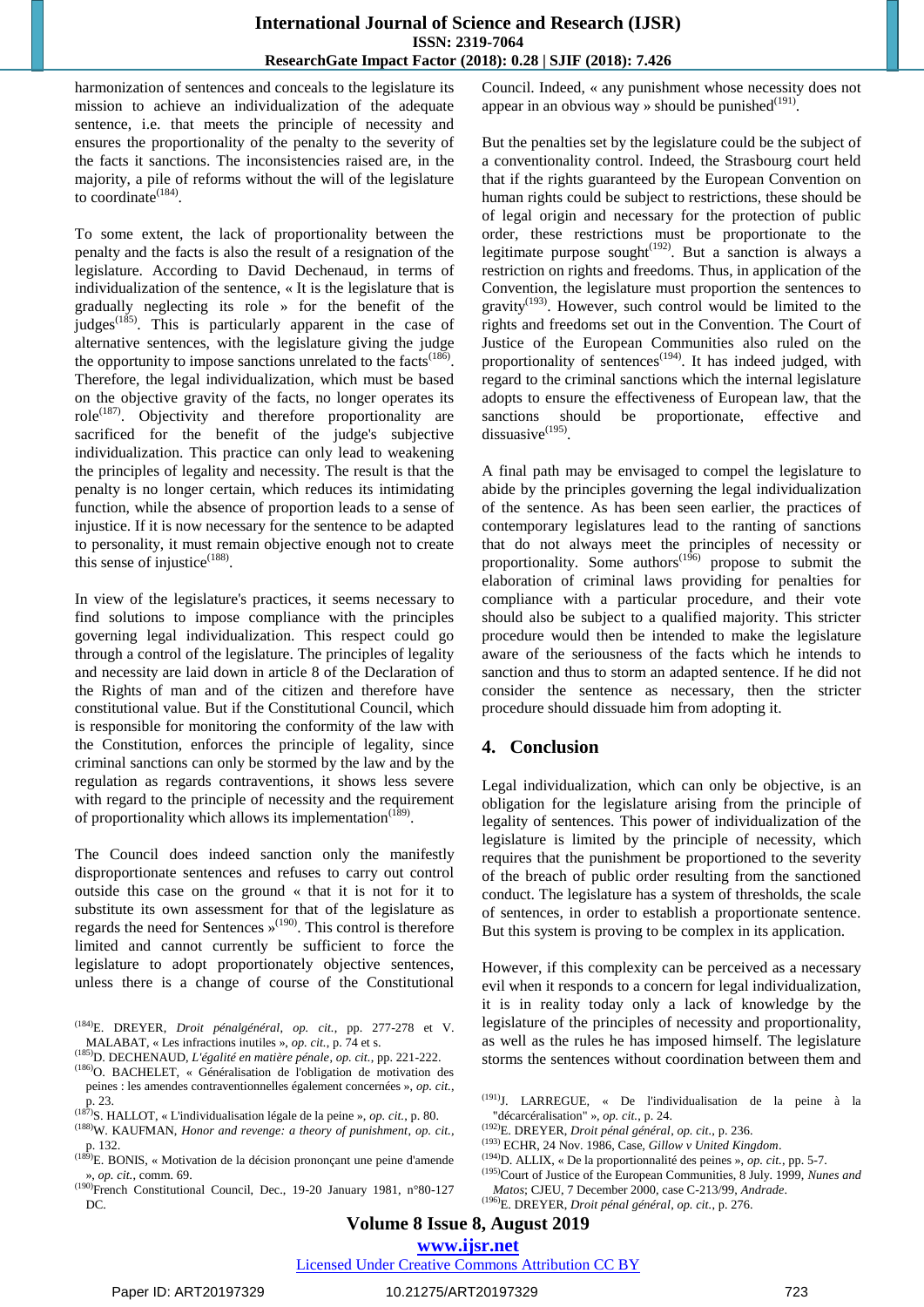without an overall view. The result is inconsistencies and a right that becomes difficult to understand and is perceived as unfair. Solutions must, hereafter, be found to give back to the law of punishment its coherence and thus its credibility.

# **References**

- [1] M.-A. Agard, « Le principe de la légalité et la peine », *Revue pénitentiaire et de droit pénal*, 2001.
- [2] M. Airiau, « Motivation de la peine criminelle, en avant toute ! », *Gaz. Pal*., 10 avril 2018.
- [3] D. Allix, « De la proportionnalité des peines », *in*: Mélanges Soyer, LGDJ, 2000.
- [4] O. Bachelet, « Généralisation de l'obligation de motivation des peines : les amendes contraventionnelles également concernées », *Gaz. Pal.* 26 juin 2018.
- [5] C. Beccaria, *Des délits et des peines,* GF Flammarion, 1991.
- [6] E. Bonis, « Motivation de la décision prononçant une peine d'amende », *Droit pénal*, n° 4, avril 2017.
- [7] E. Bonis, « Peine minimale en matière douanière », *Droit pénal,* n° 11, Novembre 2018.
- [8] J. Carbonnier, « La peine décrochée du délit », *in*: Mélanges Legros, éd. Université de Bruxelles, 1985.
- [9] R. Cario, *Justice Restaurative, principes et promesses*, 2<sup>ème</sup> éd., L'Harmattan, Paris, 2010.
- [10] E.-M. Cartier, « Les principes constitutionnels du droit répressif », *in*: La Cour de cassation et la Constitution de la République, PUAM, 1995.
- [11] G. Cornu & H. Capitant, *Vocabulaire juridique*, PUF, 8 éme éd., 2008.
- [12] D. Dechenaud, *L'égalité en matière pénale,* LGDJ, coll. "Bibl. sc. crim.", 2008.
- [13] A. Decocq, « Les modifications apportées par la loi du 11 juillet 1975 à la théorie générale du droit pénal », *Rev. sc. crim*., 1976.
- [14] J.-P. Delmas Saint-Hilaire, « Les principes de légalité des délits et des peines, réflexions sur la notion de légalité en droit pénal », *in*: *Mélanges Bouzat*, A. Pedone, 1980.
- [15] F. Desportes & F. Le Gunehec, *Droit pénal général*, Economica, 16éme éd., 2009.
- [16] J. Dignan, *Understanding victims and restorative justice*, Open University Press, 2005.
- [17] E. Dreyer, « Motivation de la peine, légalité et individualisation », *Gaz. Pal*. 26 avril 2016.
- [18] E. Dreyer, *Droit pénal général*, Lexis Nexis, 2<sup>e</sup> éd., 2012.
- [19] N. Emiliou, *The Principle of Proportionality in European Law. A comparative study*. Kluwer Law Inetrnational, London, 1996.
- [20] J. Francillon & Ph. Salvage, « Les ambigüités des sanctions de substitution », *JCP,* n°1, 1984.
- [21] E. Garcon & V. Peltier, *Droit de la peine*, Lexis Nexis, 2010.
- [22] C. Gau-Cabee, « Jalons pour une histoire du principe de la légalité des peines », *in*: À propos de la sanction, LGDJ, coll. "travaux de l'IFR", 2007.
- [23] M. Giacopelli, « La loi du 15 août 2014 relative à l'individualisation des peines et renforçant l'efficacité

des sanctions pénales : un rendez-vous manqué », *AJ pénal* 2014.

- [24] A. Giudicelli, « Le principe de légalité en droit pénal français », *Rev. sc. crim*. 2007.
- [25] S. Hallot, « L'individualisation légale de la peine », *Mémoire de Master 2*, Université Paris-Sud, Faculté Jean Monnet – Droit, Économie, Gestion, Année universitaire 2012-2013.
- [26] P. Hulsroj, *The principle of proportionality*, Springer Publishing House, Hornbaek, 2013.
- [27] M. Janas, « Les dispositions relatives au prononcé et à l'application des peines. De l'individualisation à l'industrialisation des aménagements de peines, des peines aménagées aux aménagements lowcoast ? », *Gaz. Pal.* 28 janv. 2010.
- [28] W. Kaufman, *Honor and revenge: a theory of punishment*, Springer Publishing House, London, 2013.
- [29] J. Larregue*,* « De l'individualisation de la peine à la "décarcéralisation" », *Gaz. Pal.,* 6 Déc. 2014.
- [30] M. Léna, « Exécution des peines, le projet de loi relatif à la prévention de la récidive et à l'individualisation des peines », *AJP* 2013.
- [31] V. Malabat, « Les infractions inutiles, Plaidoyer pour une production raisonnée du droit pénal », *in*: V. Malabat, B. De Lamy & M. Giacopelli (dir.), *La réformedu Code pénal et du Code de procédure pénale, Opinio doctorum*, Dalloz, 2009.
- [32] S. Melander, « Ultima ratio in european criminal law», *European Criminal law Review*, No. 1, vol. 3, 2013.
- [33] A. Mihman, « La motivation des peines (en matière correctionnelle) », *Gaz. Pal*. 28 mars 2017.
- [34] R. Offenhof, *L'individualisation de la peine, de Saleilles à aujourd'hui*, Erès, 2001.
- [35] T. Papatheodorou, « De l'individualisation des peines à la personnalisation des sanctions », *RI crim. et pol. techn*. 1993.
- [36] V. Peltier, « Conformité de la période de sûreté de plein droit au principe d'individualisation de la peine», *Droit pénal* n° 12, décembre 2018.
- [37] J. Pradel, *Droit pénal général*, Cujas, 19<sup>e</sup> éd., 2012.
- [38] J. Rivers, « The presumption of proportionality », *the Modern Law Review*, No. 3, 2014.
- [39] J.-H. Robert, « La détermination de la peine par le législateur et par le juge », *in*: Droit pénal, le temps des réformes, Litec, coll. « Colloques et débats », 2011.
- [40] R. Saleilles, *L'individualisation de la peine,* Paris 1898, F. Alcan, 3éme éd., Paris 1927.
- [41] E. Senna, « De l'individualisation de la peine au second degré de juridiction post-sentenciel », *Gaz. Pal.*, 21 août 2014.
- [42] J.-C. Soyer, « Une certaine idée du droit...de la sanction pénale », *in*: *Une certaine idéedu droit*, Mélanges Decocq, Litec, 2004.
- [43] J.-H. Syr, « Les avatars de l'individualisation dans la réforme pénale », *RSC*, n° 2, 1994.
- [44] M. Tinel, « Réflexions sur les apports d'une codification du droit de l'exécution des peines », *Droit pénal*, n° 11, Novembre 2011, étude 23.
- [45] DI. Tullio & J. Vérin, « La nécessité de services criminologiques pénitentiaires pour l'individualisation de la peine et le traitement rééducatif du criminel », *RSC*, 1963.

# **Volume 8 Issue 8, August 2019**

# **www.ijsr.net**